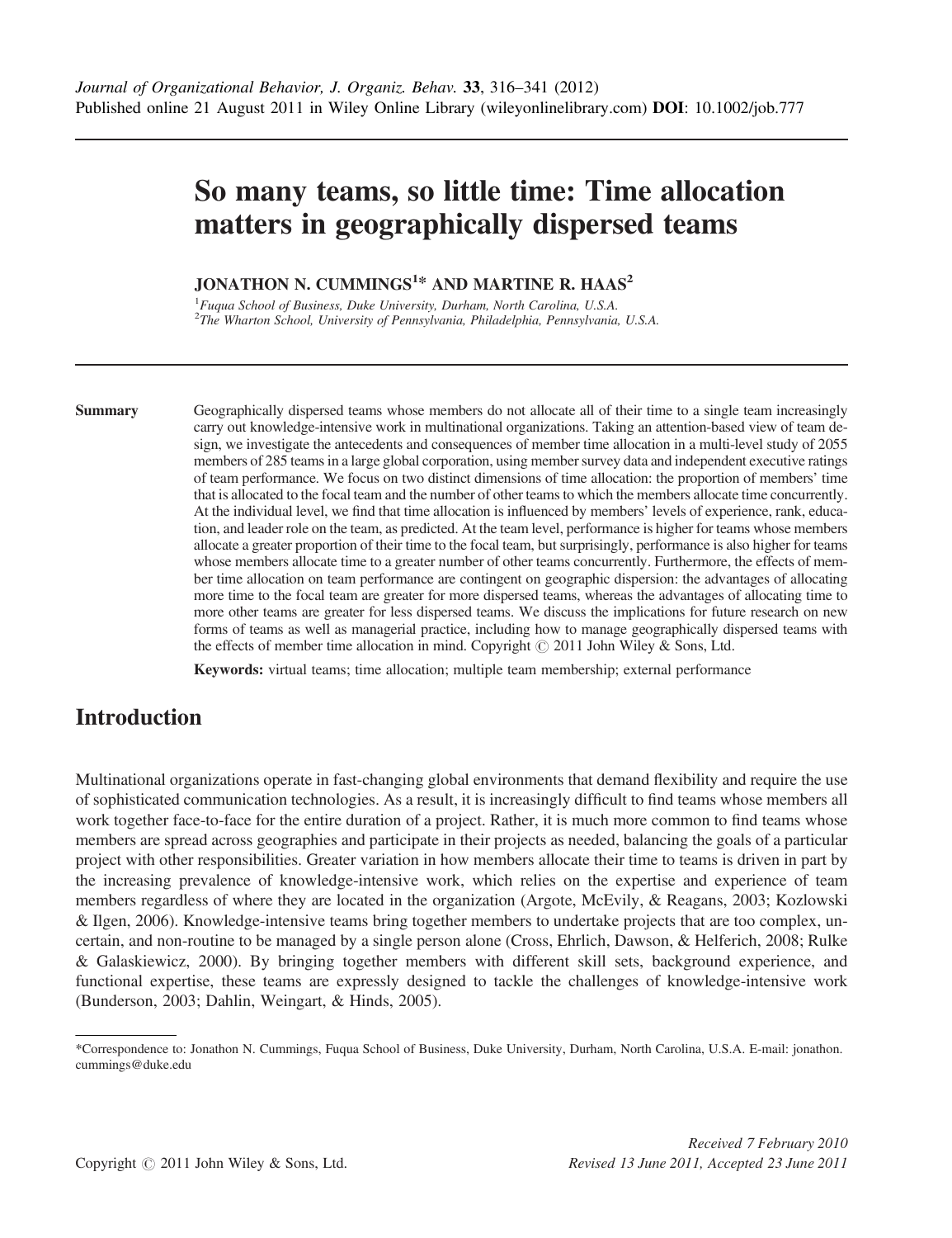Unlike the stable, bounded entities of traditional team research, where team members work together face-to-face over an extended period to solve problems, make decisions, and accomplish their task objectives (Cohen & Bailey, 1997; Hackman, 1987; McGrath, 1984; Steiner, 1972), knowledge-intensive teams are less likely to work together fulltime on a single team in the same location (Barkema, Baum, & Mannix, 2002). Instead, they are increasingly likely to spend only part of their time on the focal team, work on other teams concurrently, and span a variety of geographic locations (O'Leary, Mortensen, & Woolley, 2011). Now that the challenges and opportunities of globalization are an unavoidable reality for organizations large and small, an important question for the design of knowledge-intensive teams is how to effectively allocate the time of members across teams, especially when these members are geographically dispersed (Boh, Ren, Kiesler, & Bussjaeger, 2007; Faraj & Sproull, 2000; Sole & Edmondson, 2002).

To address this question, we take an attention-based view of team design that starts from the premise that attention is a valuable but scarce resource in organizations (March & Simon, 1958; Simon, 1947). In knowledge-intensive work contexts, demands on attention are particularly acute because new problems of information overload have displaced the old problems of information scarcity (Davenport & Beck, 2002; Hansen & Haas, 2001). As the demands on their attention multiply, team members increasingly experience "time famine"—the feeling that they have too much to do and not enough time to do it (Perlow, 1997). According to the attention-based view of the firm, organizational structures and systems manage these demands by channeling the attention of members toward some activities and away from others (Ocasio, 1997). We extend this attention-based view to teams by suggesting that time allocation is a structural feature of team design that fundamentally shapes the extent to which the attention of team members is concentrated on the focal team or diffused across other teams.

We identify two key dimensions of member time allocation that channel the attention of team members toward the focal team or away from it. First, members who allocate a higher proportion of their time to the focal team can concentrate more of their attention on the team's work. Second, members who allocate time to a greater number of other teams concurrently experience more attention diffusion across teams. Some prior studies have noted the importance of the proportion of members' time allocated to a focal team (e.g., Campion, Medsker, & Higgs, 1993; Clark & Wheelwright, 1992). Others have considered the number of teams to which team members are assigned simultaneously (e.g., Leroy & Sproull, 2004; O'Leary et al., 2011). However, these studies have not examined the two separate dimensions of member time allocation together or investigated them systematically in the field. As the capacity to focus attention on a team's work depends on both the proportion of time allocated to the focal team and on the number of other teams to which time is allocated concurrently, in this study, we consider both dimensions of member time allocation and examine their antecedents and consequences both theoretically and empirically.

Building on the argument that time allocation structures the attention of team members, we take a multi-level approach to studying member time allocation in knowledge-intensive teams. First, we examine the individual-level antecedents of team member time allocation. Because of the complexity, uncertainty, and non-routine nature of the work undertaken by knowledge-intensive teams, the attention of individuals who have extensive experience, occupy senior ranks, or are highly educated is particularly valued (cf. Blackler, 1995; Starbuck, 1992). Such individuals can offer benefits to a team that include technical expertise (e.g., Faraj & Sproull, 2000), network contacts (e.g., Hansen & Lovas, 2004), and access to scarce resources (e.g. Finkelstein, 1992). This suggests that the attention of individuals with greater experience, higher rank, and more education will be in greater demand; thus, individuals with these characteristics will allocate a lower proportion of their time to the focal team and will allocate time to a larger number of other teams concurrently. Additionally, we propose that members who hold a formal team leader role will allocate a higher proportion of their time to the focal team and will allocate time to a smaller number of other teams concurrently because of the responsibilities that require their attention on the focal team as well as their expertise, networks, and resources.

Second, we examine the team-level consequences of team member time allocation. Recent research on attention highlights the cognitive, motivational, and behavioral costs resulting, for example, from managing high workloads (e.g., Schmidt & Dolis, 2009), switching between tasks (e.g., Altmann & Gray, 2008; Leroy, 2009; Rubinstein,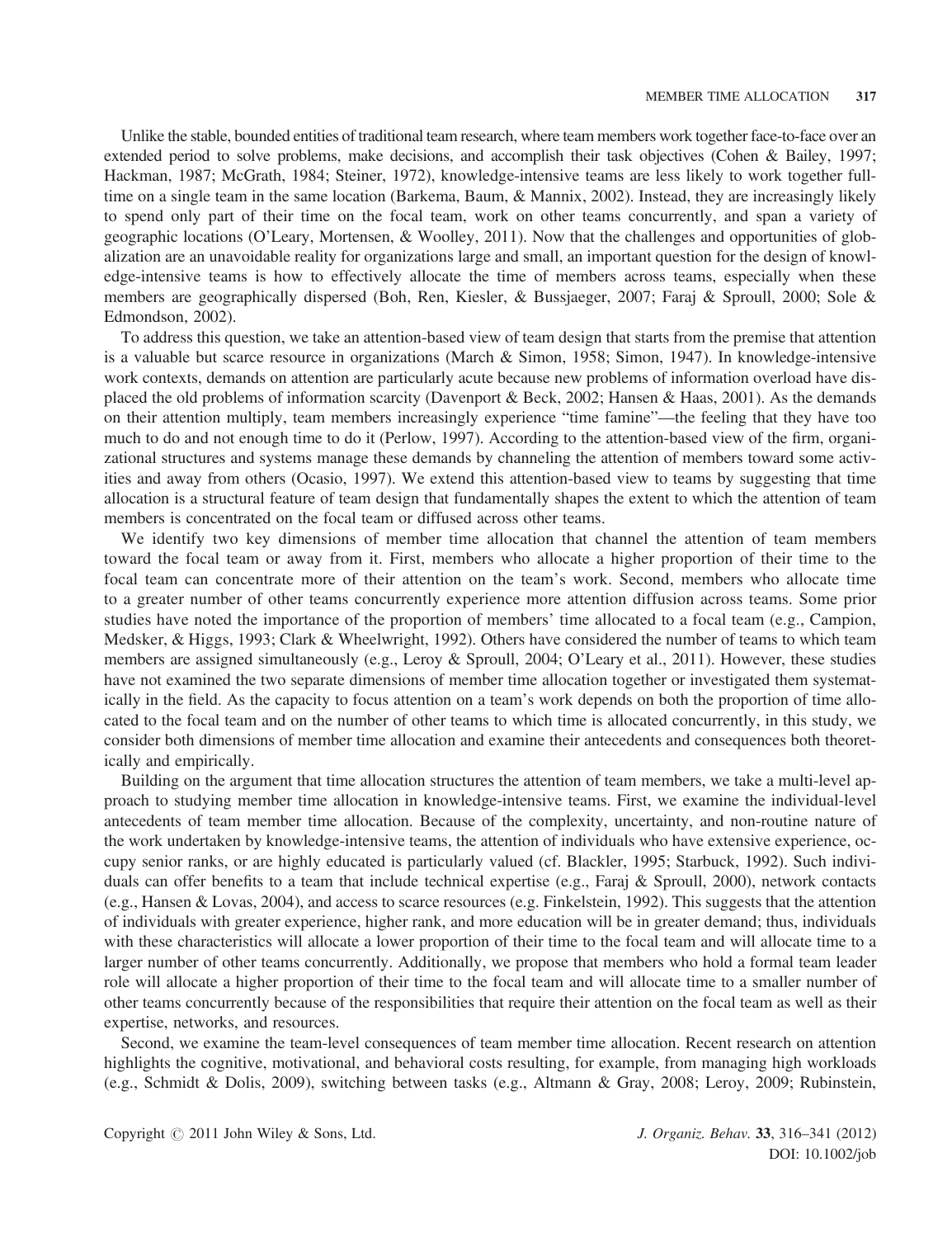Meyer, & Evans, 2001), or interruptions and distractions (e.g., Jett & George, 2003; Mark, Gonzalez, & Harris, 2005; Okhuysen & Eisenhardt, 2002). Drawing on this research, we expect that teams whose members allocate a higher proportion of their time to the focal team will perform more effectively, because these members can concentrate their attention more fully on their work. In contrast, we expect that teams whose members allocate time to more teams concurrently will perform less effectively, because the attention of the members is more diffused.

Furthermore, we examine the moderating effects of geographic dispersion on the relationship between member time allocation and team performance. Consistent with prior research (e.g., Allen, 1977; Hinds & Kiesler, 2002; Espinosa, Cummings, Wilson, & Pearce, 2003), we conceptualize geographic dispersion as increasing with greater levels of physical separation among team members (i.e., different rooms, hallways, floors, buildings, cities, countries). In knowledge-intensive teams that are more geographically dispersed, team member time allocation patterns can be expected to look different from those found in traditional teams. Specifically, members of more geographically dispersed teams can be expected to allocate a lower proportion of their time to the focal team and to allocate time to a greater number of other teams concurrently. Yet, the benefits of team members concentrating attention on the focal team, as well as the costs of diffusing attention across other teams, can be expected to be greater when the members are more geographically dispersed, because of the increased needs for coordination and information about each others' priorities, constraints, and contexts across locations (e.g., Herbsleb, Mockus, Finholt, & Grinter, 2000; Massey, Montoya-Weiss, & Hung, 2003; Olson & Olson, 2000). Accordingly, we argue that more dispersed teams will benefit more from having members who allocate a greater proportion of their time to the focal team but suffer more from having members who allocate time concurrently to a greater number of other teams.

We test hypotheses derived from our multi-level theory with a sample of 2055 members from 285 teams engaged in knowledge-intensive work in a multinational organization. We conclude with a discussion of the theoretical and managerial implications of our findings.

# Antecedents and Consequences of Team Member Time Allocation

The divergence of knowledge-intensive teams from the bounded, stable entities of traditional team research (e.g., Cohen & Bailey, 1997; Hackman, 1987) has created a need for new theorizing about member time allocation in teams. By exploring the individual-level antecedents and team-level consequences of member time allocation, we aim to extend traditional theories of team effectiveness to new forms of work teams. Our multi-level model is summarized in Figure 1.

### Individual-level antecedents of time allocation

Because knowledge-intensive work can be facilitated by technical expertise, network contacts, and access to scarce resources, the attention of individuals who can provide such benefits is in demand. In the succeeding paragraphs, we consider four characteristics of individuals that prior research suggests can offer such benefits for knowledge-intensive teams: (i) company experience, acquired through years spent in the firm; (ii) organizational rank, achieved by reaching a level of seniority in the hierarchy, for example as a manager who supervises employees; (iii) educational attainment, gained through degrees earned at academic institutions; and (iv) leader role, involving formally assigned responsibility for the team. These characteristics suggest that in the same amount of time, some people can be expected to provide higher quality attention—and thus more benefits for their teams—than others. Thus, these characteristics can influence the patterns of members' time allocation, both to the focal team and to other teams concurrently.

First, company experience helps individuals develop firm-specific knowledge and skills that are potentially valuable for teams in that organization. More company experience is generally associated with better performance, especially when the experience is relevant to the task (Quinones, Ford, & Teachout, 1995). In particular, during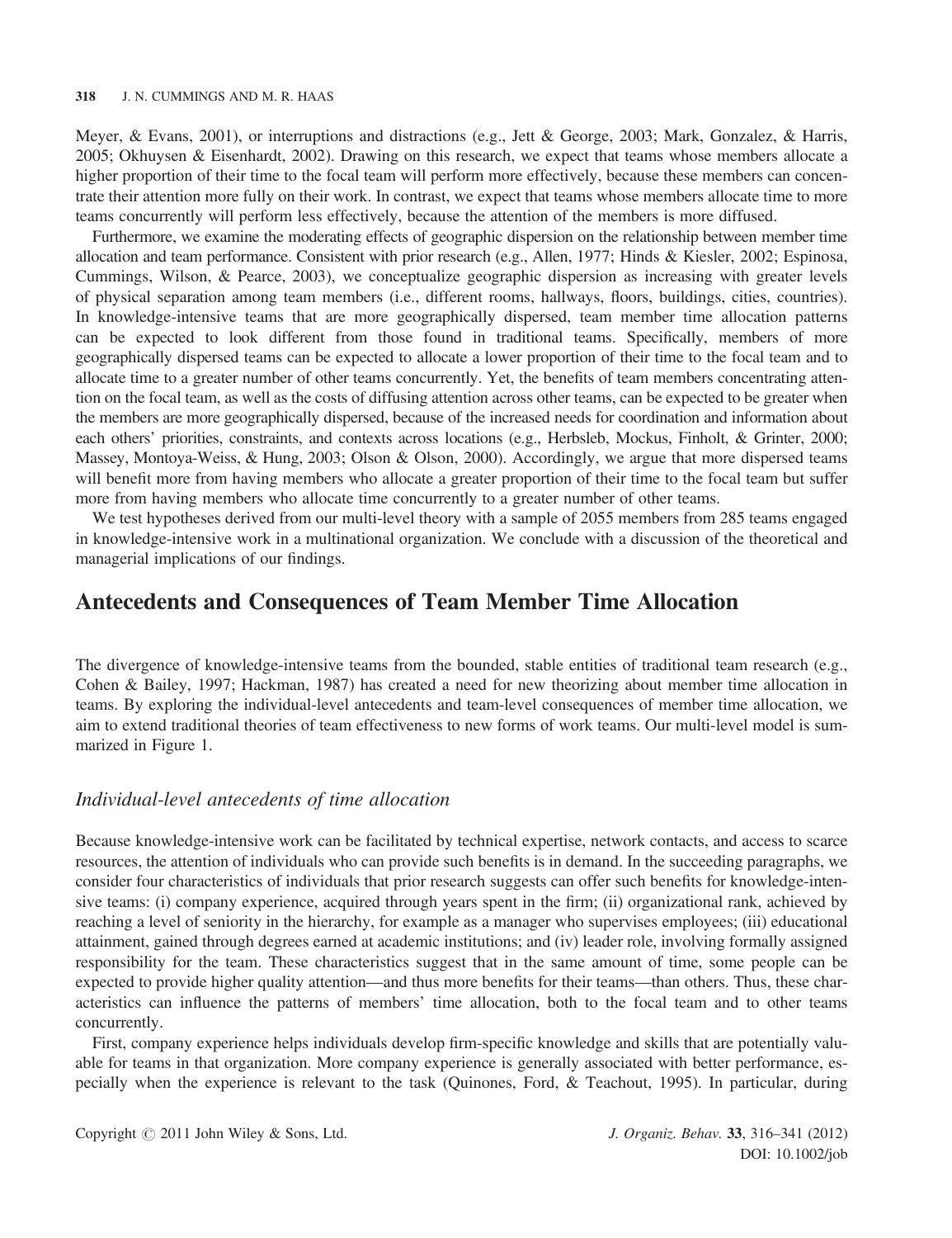

Figure 1. A multi-level model of the antecedents and consequences of member time allocation in geographically dispersed teams. Note: Solid lines denote formally proposed and tested hypotheses. Dashed line represents an aggregation of the individual-level concept into a parallel team-level concept

their years with the company, individuals accumulate extensive explicit and tacit knowledge that is deeply grounded in the specific context of their jobs (Schmidt, Hunter, & Outerbridge, 1986). Additionally, individuals develop insight into the often complex processes through which work actually gets done in the organization over time, as well as where to go for information and advice (Levin & Cross, 2004). Understanding the network structures that connect people in the organization, as well as the distribution of power, can also be useful for accessing and securing critical resources, such as additional funding for a project or senior executives' support for a high-risk initiative (Krackhardt, 1990). Together, their accumulated job-related knowledge and understanding of the organization's processes, networks, and power structure makes the attention of individuals with greater experience in the company highly valued. The increased demands on individuals with greater company experience impact time allocation in two ways. First, these individuals will tend to have less time available to allocate to a focal team. Second, these individuals will tend to be asked to allocate time to a greater number of teams simultaneously, thus controlling for the number of other teams on which a team member works concurrently:

Hypothesis 1a: At the individual level, company experience is negatively associated with the percentage of time a member spends on the focal team.

And controlling for the percentage of time that the team member spends on the focal team:

Hypothesis 1b: At the individual level, company experience is positively associated with the number of other teams on which a member works concurrently.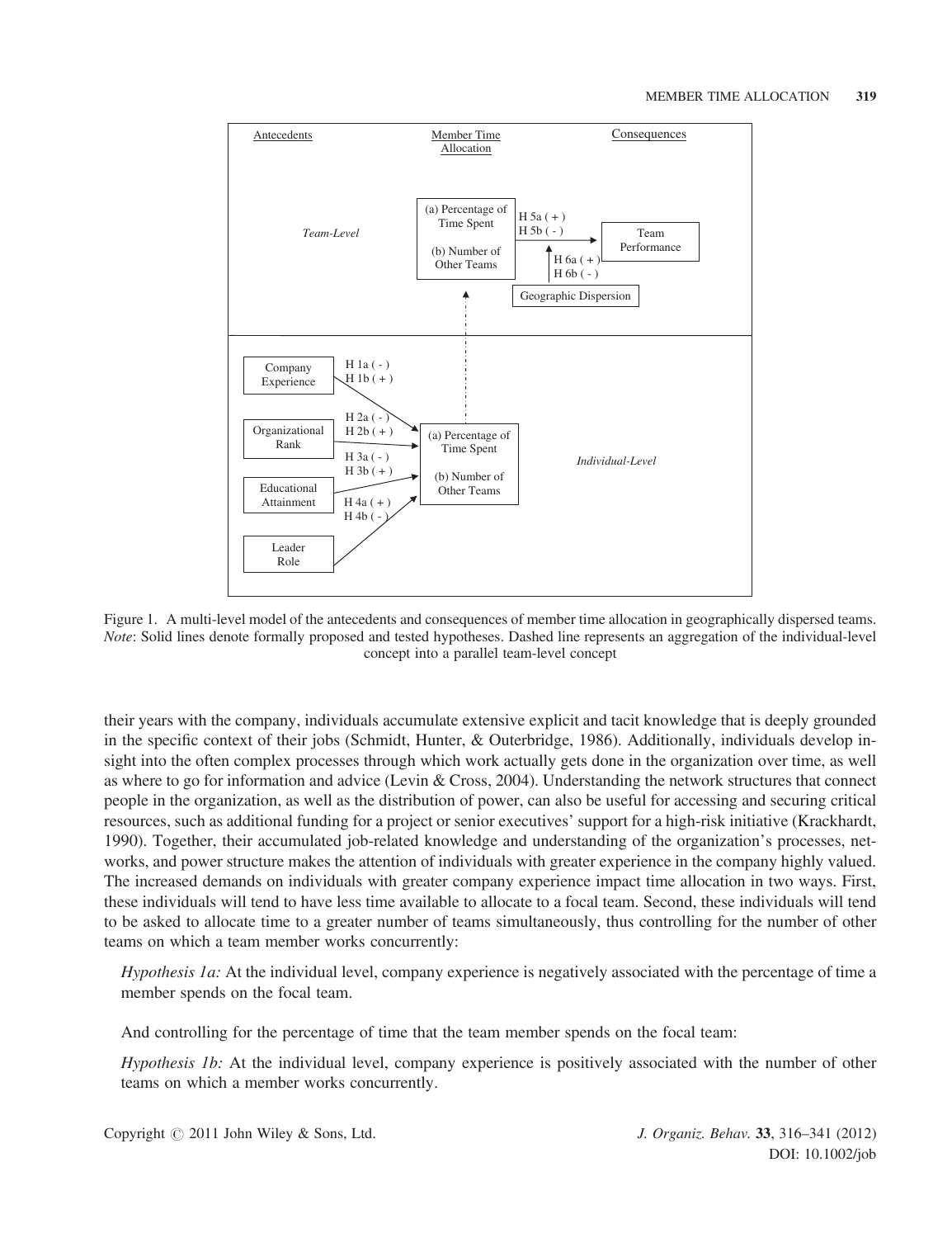Second, organizational rank also offers potential benefits to teams through the firm-specific knowledge and skills that individuals who occupy higher positions in the formal hierarchy can provide. As a function of their position in the organization, individuals who are higher in organizational rank typically have contact with a greater variety of people and information (Lincoln & Miller, 1979). They often have access to and control over more important resources, including the allocation of financial resources through the formal budget process (Finkelstein, 1992). Because of their greater authority and decision-making rights, individuals who are higher in the formal hierarchy also are usually more involved in company decision processes (Bunderson, 2003). The combination of their diverse networks contacts, access to critical information and resources, and decision involvement makes the attention of individuals who are higher in the organizational hierarchy potentially important for their teams. The resulting demands on their attention mean they are likely to have less time available to allocate to a given team. These demands also reduce their capacity to devote time to any particular team. Consequently, controlling for the number of other teams on which a team member works concurrently:

Hypothesis 2a: At the individual level, organizational rank is negatively associated with the percentage of time a member spends on the focal team.

Moreover, controlling for the percentage of time the team member spends on the focal team:

Hypothesis 2b: At the individual level, organizational rank is positively associated with the number of other teams on which a member works concurrently.

Third, individuals with high levels of educational attainment are valuable to their teams because formal education builds general knowledge and skills. The higher the education level, the more likely a team member can interpret and make sense of ambiguous task information (Dahlin, Weingart, & Hinds, 2005). In the context of knowledgeintensive work, where team members often have to figure out what comes next as they make progress on a task, a higher level of education increases their information processing ability in the face of uncertainty (Tushman, 1979). A higher level of education also makes it easier for members to communicate technical or complicated ideas to other members, given that differences in education level can be a barrier to language compatibility (Tsui & O'Reilly, 1989). Formal education thus enables individuals to develop a set of general skills that are potentially valuable across many situations (Becker, 1993). Because their interpretation skills, information processing abilities, and communication proficiency suggests that the attention of individuals with higher levels of education can be particularly valuable for teams, their time is likely to be in greater demand. Accordingly, such individuals are likely to spend less time on a particular team, and furthermore, they are more likely to work on multiple teams concurrently. Thus, controlling for the number of other teams on which a team member works concurrently:

Hypothesis 3a: At the individual level, educational attainment is negatively associated with the percentage of time a member spends on the focal team.

In addition, controlling for the percentage of time a member spends on the focal team:

Hypothesis 3b: At the individual level, educational attainment is positively associated with the number of other teams on which a member works concurrently.

Finally, team leaders are also valued for their technical expertise, network contacts, and access to scarce resources. However, their formal responsibilities on the team should lead them to spend more time, rather than less time, on the focal team. Moreover, they are likely to serve on fewer, rather than more, other teams concurrently, because of their heightened responsibilities to the focal team. For example, team leaders have formally assigned administrative duties such as coordinating project resources, guiding team members, and regulating team tasks. They are responsible for taking care of the needs required for accomplishing a task, such as ensuring that members have the knowledge and skills necessary for success (Hackman & Walton, 1986). They are also charged with organizing activities and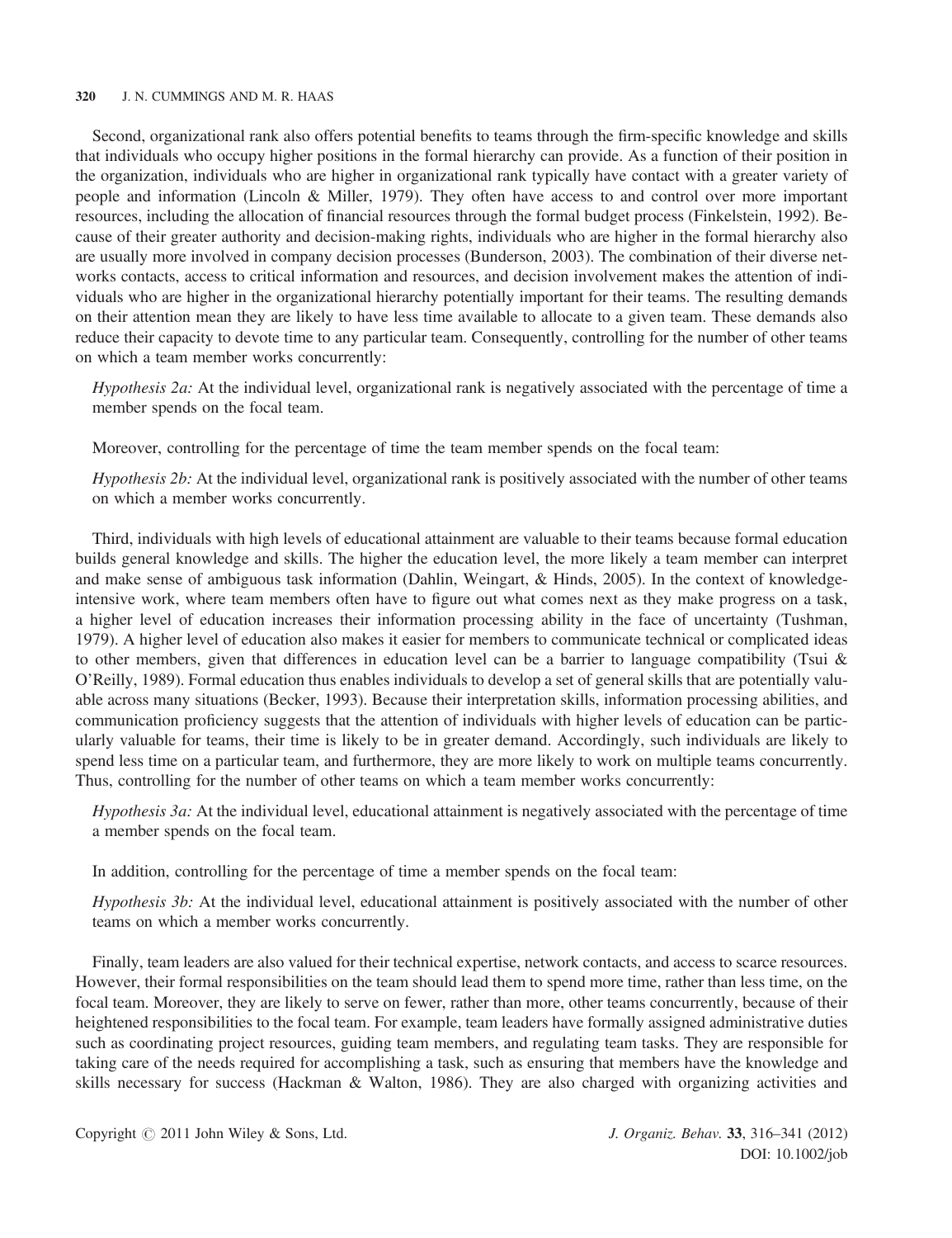directing work teams towards goals, which includes managing relationships and facilitating outside feedback on progress (Wageman, 2001). Furthermore, team leaders have the authority to use a variety of resources to facilitate task completion, such as budget and personnel provided by upper management (House, 1971). Given their administrative duties, responsibilities, and authority to ensure necessary expertise, networks, and resources, members in a leader role are likely to be in more demand. As a result, they are more likely to spend time on the focal team. They are also more likely to work on fewer other teams concurrently than other members of the team. Hence, controlling for the number of other teams on which a team member works concurrently:

Hypothesis 4a: At the individual level, leader role is positively associated with the percentage of time a member spends on the focal team.

And controlling for the percentage of time a member spends on the focal team:

Hypothesis 4b: At the individual level, leader role is negatively associated with the number of other teams on which a member works concurrently.

### Team-level consequences of time allocation

In addressing the effects of member time allocation on team-level performance, our attention-based view of team design suggests that teams whose members allocate more time to the team and work on fewer other teams concurrently will perform more effectively, because they are less likely to suffer from the cognitive, motivational, and behavioral costs of attention diffusion. Put differently, controlling for the quality of the attention available to a team (as represented by members' company experience, organizational rank, educational attainment, and leader roles), we expect the quantity of attention available to the team to be positively related to team performance.

#### Time allocation and team performance

An attention-based view of team design suggests that team performance can be harmed if members allocate a lower proportion of their time to the focal team. Social psychology research on attention suggests that limited time leads team members to narrow their attention to a smaller set of cues and to become more concerned with reaching consensus or making a decision quickly and less concerned with other goals, such as improving the quality of the team's decision or systematically evaluating alternatives (Karau & Kelly, 1992; Kelly & Loving, 2004; Parks & Cowlin, 1995). On tasks that are complex, uncertain, or non-routine, like those that characterize knowledge-intensive work, these information processing and interaction strategies can produce less creative or well-reasoned decisions (Kelly & Karau, 1999). The implication is that team members who can devote only a low proportion of their time to completing their work for a focal team may contribute less to that team as a result.

Independent of the problems arising from having a lower proportion of member time allocated to the focal team, there are also potential costs created by having member time allocated to more other teams concurrently because each additional assignment increases the cognitive load on the team members (Sweller, 1988). The cumulative demands created by multiple competing goals may exceed team members' perceptions of their capabilities and lead them to partially or completely abandon some of their goals in order to assure the attainment of others (Schmidt & Dolis, 2009). Team members may also incur switching costs when they transfer their attention across teams, and the more teams they must switch across, the greater these costs. There is considerable empirical evidence that task switching is costly because cognitive interference from a previous task reduces effectiveness on a current task (e.g., Altman & Gray, 2008; Rubinstein et al., 2001). This interference has been found to be particularly problematic when the previous task is not yet completed (Leroy, 2009), which is the case when team members allocate time to multiple teams concurrently.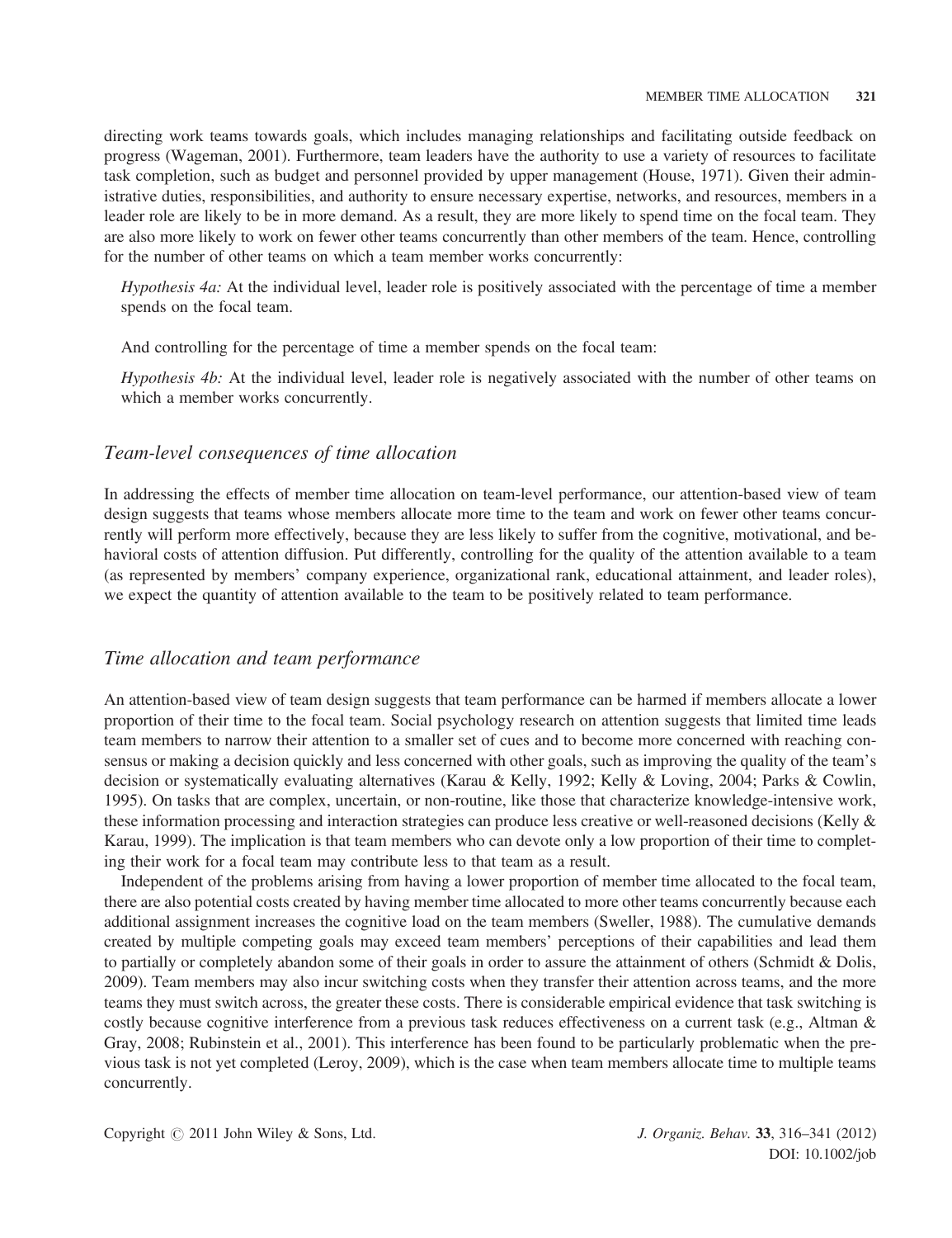Beyond these cognitive effects of time allocation, there may also be motivational and behavioral implications of allocating less time to the focal team and time to more other teams concurrently. Team members who only allocate a relatively small amount of time to a focal team may not be motivated to engage fully with the team's task even in the time assigned to that team (Clark & Wheelwright, 1992). They may also identify less with the focal team, which could further reduce their level of engagement and beliefs that they can be effective (Campion, Medsker, & Higgs, 1993). These motivational risks also arise from working on more other teams concurrently, as engagement is likely to be more difficult to sustain in the face of more simultaneous demands from other teams as well as multiple competing team identities (O'Leary et al., 2011).

Finally, the behavioral risk of interruptions and distractions is greater both when team members allocate a lower proportion of their time to the focal team and when they allocate time to more teams concurrently. Interruptions can sometimes be useful for teams and introduce valuable information for their work (e.g., Jett & George, 2003; Okhusyen & Eisenhardt, 2002; Zellmer-Bruhn, 2003). However, interruptions can also reduce productivity by distracting attention from the focal project (Perlow, 1999), and resuming work on a focal project has been shown to be more difficult when interruptions are longer and more demanding (Altmann & Trafton, 2002; Monk, Trafton, & Boehm-Davis, 2008). Allocating a lower proportion of time to the focal team and allocating time to a greater number of other teams concurrently can impose attention costs on teams due to pressures for completion, competing goals, task switching, reduced engagement, and interruptions. Hence, we predict, controlling for the number of other teams on which members work concurrently:

Hypothesis 5a: At the team level, the percentage of time the members spend on the focal team is positively associated with team performance.

And controlling for the percentage of time the members spend on the focal team:

Hypothesis 5b: At the team level, the number of other teams on which the members work concurrently is negatively associated with team performance

### Moderating role of geographic dispersion

Teams engaged in knowledge-intensive work often draw members from multiple geographic locations, as this work frequently requires more expertise than is available in a single location (for a review, see Hinds & Kiesler, 2002). The members of geographically dispersed teams may be separated by boundaries that represent increasing levels of physical separation ranging from different rooms to different hallways to different floors to different buildings to different cities to different countries (Espinosa et al., 2003). Because crossing such boundaries and dealing with competing pressures from their local work environments increases the demands on team members' attention, we expect that geographic dispersion will influence the relationship between time allocation and team performance.

Prior research has shown that overcoming physical separation requires team members to devote extra attention to coordination and communication across the boundaries that separate them (Cramton, 2001). For team members who are located in different rooms, hallways, or floors in a building, even these low levels of geographic dispersion create difficulties of coordination and communication that increase the demands on their attention. For example, although such team members have relatively low barriers to scheduling face-to-face meetings, each increasing level of physical separation nevertheless increases the barriers to informal interactions and spontaneous communication between them, reducing their awareness of each others' activities and perspectives (Allen, 1977; Van den Bulte & Moenaert, 1998, Zahn, 1991).

For members who are dispersed across buildings, the demands on their attention are increased because not only are informal interactions and spontaneous communication less likely, but scheduled face-to-face meetings become more difficult as well. As a result, team members must rely more heavily on communication technologies, despite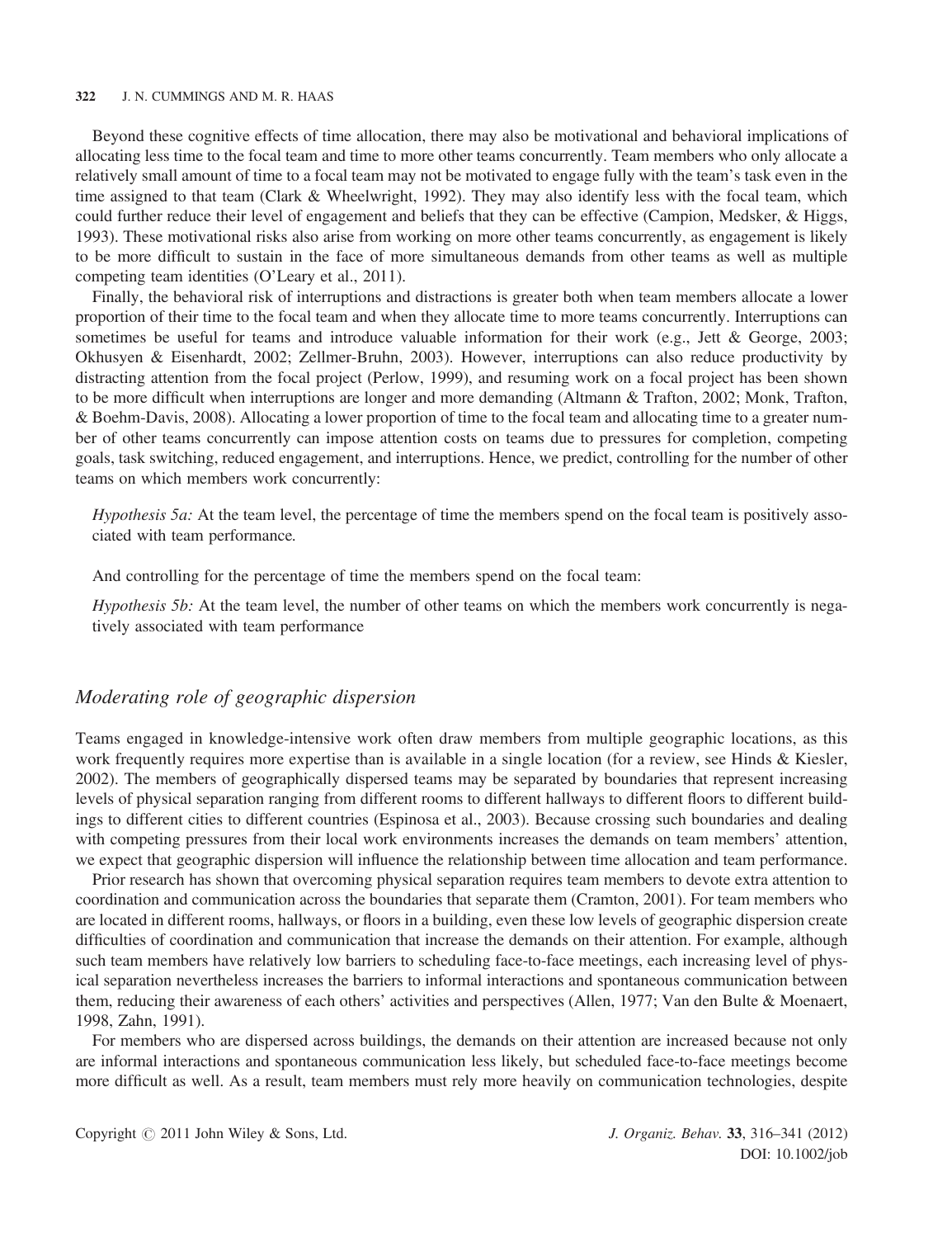the increased interpretation challenges that can accompany the lower richness of e-mail, phone, or other substitute communication media (Daft & Lengel, 1984; Sosa, Eppinger, Pich, McKendrick, & Stout, 2002).

Along with the coordination and communication difficulties arising from dispersion, team members who are located in different cities have the demands on their attention further compounded by the proximity of local colleagues, whose attempts to pull their attention toward other tasks and away from the focal team can be hard to resist (Armstrong & Cole, 1995). For team members who are located in different countries, finally, the demands on their attention are compounded even further by the greater differences encountered across countries as well as by the need to manage pressures from local colleagues. In particular, such team members must not only overcome physical distance and often time zone differences, but cultural differences too (Hansen & Lovas, 2004; Jarvenpaa & Leidner, 1999; Maznevski & Chudoba, 2000).

Because of the increasing demands on team members' attention due to greater geographic dispersion, the cognitive, motivational, and behavioral benefits of attention focus created by spending a higher proportion of time on the focal team are more valuable for teams with greater dispersion. For example, members who spend more time focused on a dispersed team are more likely to be aware of the needs of other members, more likely to be motivated to help out in critical situations, and more likely to override local distractions and interruptions. In contrast, the cognitive, motivational, and behavioral costs of attention diffusion that arise from working on a greater number of other teams concurrently are likely to be more harmful for teams with greater dispersion. For instance, dispersed team members who are also on more other teams are less likely to engage fully with issues raised by other members, less likely to be driven to solve time-consuming problems, and less likely to deal effectively with competing demands made by local colleagues. Thus, there are increasing benefits of attention focus and increasing costs of attention diffusion as teams become more geographically dispersed. Given these arguments, we expect that, controlling for the number of other teams on which members work concurrently:

Hypothesis 6a: At the team level, the percentage of time members spend on the focal team is more positively associated with team performance when geographic dispersion is greater.

Moreover, controlling for the percentage of time members spend on the focal team:

Hypothesis 6b: At the team level, the number of other teams on which members work concurrently is more negatively associated with team performance when geographic dispersion is greater.

# Methods

Teams in this study worked in a large multinational company that employs more than 100000 people in over 50 countries worldwide. The company is engaged in diversified operations in the food industry. In terms of company experience, educational attainment, organizational rank, and leader role for the study participants, 42 percent had more than 10 years of experience working for the company, 86 percent had at least a bachelor's degree, 58 percent had at least one company employee who reported to them, and 21 percent had occupied a formal team leader role.

### Sample

At any given time, the company had thousands of teams, most of which were temporary project teams that were time limited, produced one-time outputs, and disbanded after the task was complete. The standard practice in the company was for a local manager to secure funding for a particular team, to recruit individuals in the organization to work on the team, and to assign one or more of the members as formal leaders of the team. As a result of the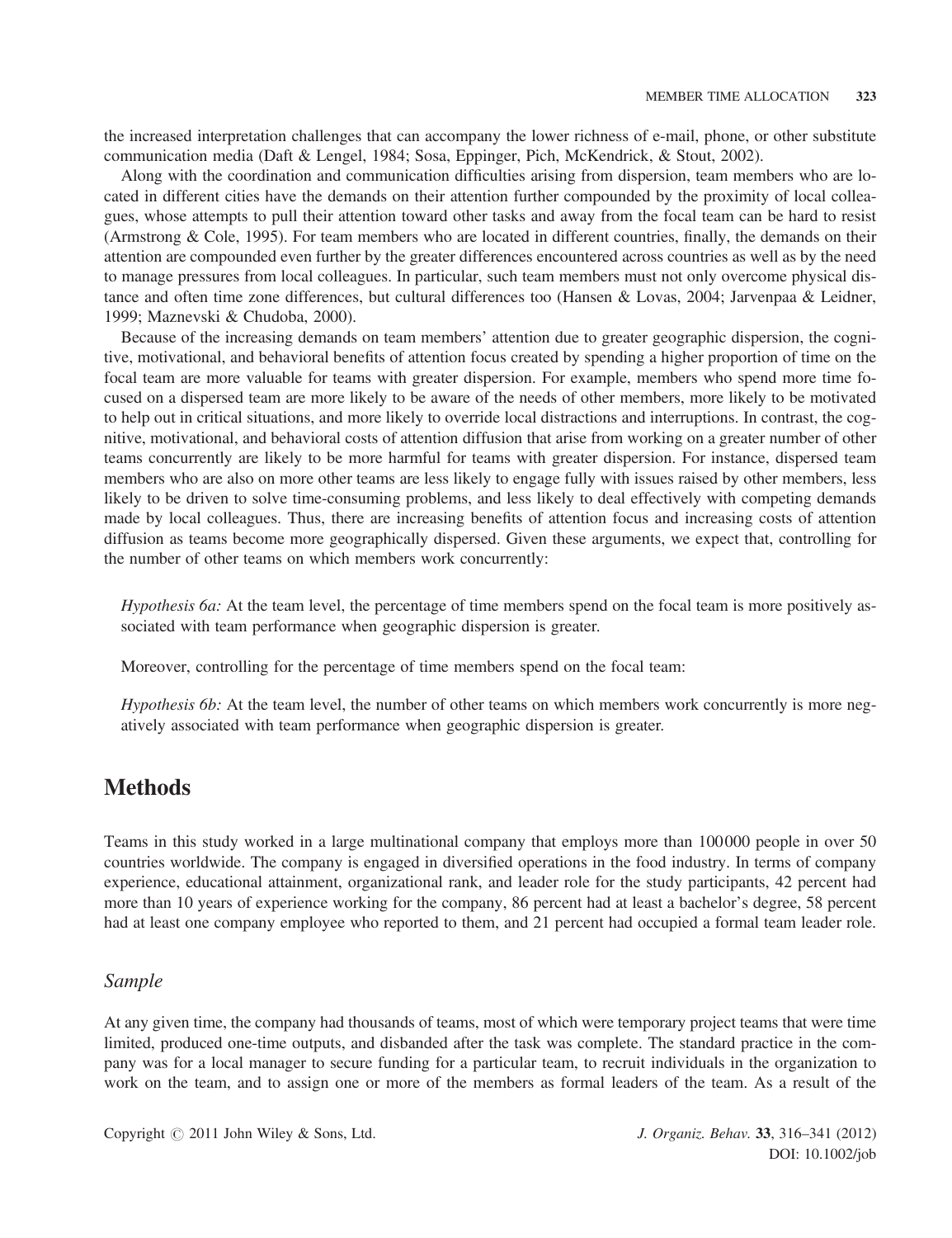company's emphasis on using teams to work on non-routine, complex tasks in an uncertain environment, the teams can be characterized as highly knowledge-intensive.

The teams that participated in this study included all teams nominated by their local managers for a company-wide recognition program. The only explicit criterion for nomination was that teams had to have completed their tasks; thus, we do not have teams in our sample that had not finished their tasks or that had stopped working on their tasks prematurely. Because managers around the world differed in their reasons for nominating a team (e.g., some managers nominated teams for simply finishing their task, some nominated teams to recognize hard work, and some nominated teams for what they viewed as a successful task output), the teams in the sample varied in their performance.

Each team was classified by the local nominating manager according to one of three task types: (i) customer service (e.g., task could have an impact on customers' cost, profit, or revenue or focuses on maximizing long term customer relationships); (ii) operational improvement (e.g., task could result in significant improvement, a sustainable return, or internal growth, or there is a clear relationship between the results of the team's performance and the goals of the business unit); or (iii) product innovation (e.g., task could be a unique and useful breakthrough for the industry, provides the company with a major competitive advantage, or is difficult to replicate or imitate). Tasks lasted a little over 1 year, on average, and addressed a range of problems, which are illustrated in Table 1, together with descriptive data on their member time allocations.

Initially, a corporate vice-president sent an e-mail message to all 2701 members of the 365 teams that participated in the program, inviting them to contribute to this study, followed by two reminders. A total of 2179 team members responded to the survey, for a response rate of 81 percent. The survey was written in English as this was the common language among the participants. In the beginning of the survey, each respondent was provided with the team name (which usually described the project) as well as the first and last names of members on the team. To verify team membership, we asked survey respondents to indicate if they thought they were officially on the team and only included those respondents who confirmed being on the team in our study (96 percent of respondents confirmed; the primary reason given by the other 4 percent was minimal participation on the team, such as providing input only once or twice). Furthermore, we only used data from teams that had at least four confirmed team members and at least a 50 percent response rate to our survey. Our final sample included 2055 members of 285 teams (76 percent of all team members and 78 percent of all teams surveyed). As we were able to gather background data on company experience, education level, organizational rank, and leader role from respondents only, we do not know how these characteristics differ for non-respondents. However, we do know that the final sample of teams did not differ significantly on these characteristics when compared with the teams that were excluded from the analysis because of the criteria outlined above (i.e., at least four confirmed members with at least a 50 percent response rate). Several months following completion of the survey, independent panels of senior executives rated team performance.

### Measures

#### Company experience

Respondents indicated their levels of experience in the company (1: 0–4years, 2: 5–10years, 3: 11–15years, 4: 16–20years, 5: 21–25years, 6: >25years). At the team level, we computed the average years of company experience for members on each team.

#### Organizational rank

We measured the rank of respondents within the company with a categorical variable where 1=employee (no direct reports), 2=manager (direct employee reports), and 3=senior manager (direct manager reports). At the team level, we computed the average rank for members on each team.

Copyright  $\odot$  2011 John Wiley & Sons, Ltd.  $J.$  Organiz. Behav. 33, 316–341 (2012)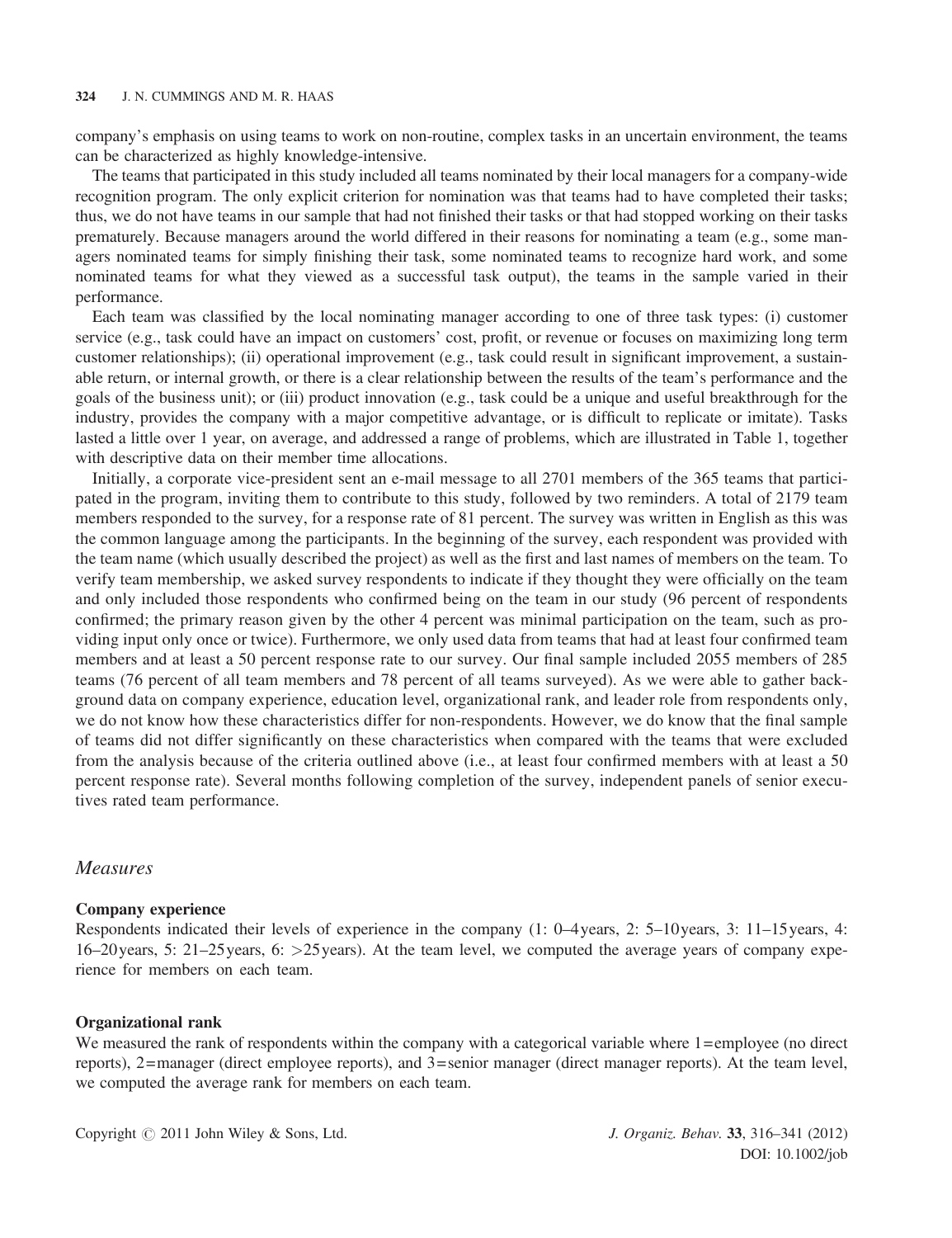| Percentage of time<br>on focal team | Number of<br>other teams | Type of task               | Examples of knowledge-intensive work                                                                                                                                                |
|-------------------------------------|--------------------------|----------------------------|-------------------------------------------------------------------------------------------------------------------------------------------------------------------------------------|
| $63$ (high)                         | 5.0 (high)               | Customer<br>service        | Used operations, R&D, and sales knowledge to create a system for<br>integrating food products into the store distribution channels of an<br>important customer                      |
| 56 (high)                           | $4.5$ (high)             | Operational<br>improvement | Used finance, management, operations, quality, R&D, and sales<br>knowledge to refine a business strategy for extending product lines<br>of existing food products sold to retailers |
| $53$ (high)                         | $3.4$ (high)             | Product<br>innovation      | Used engineering, operations, product support, quality, R&D, and sales<br>knowledge to develop a new food product that extends an existing<br>process                               |
| $10$ (low)                          | 7.6 (high)               | Customer<br>service        | Used engineering, operations, R&D, and sales knowledge to deliver an<br>ingredient as a way to improve productivity and functionality for a<br>key customer                         |
| $13$ (low)                          | 7.2 (high)               | Operational<br>improvement | Used engineering, operations, quality, and R&D knowledge to turn<br>ingredient optimization processes into a single comprehensive<br>program                                        |
| $9$ (low)                           | 7.5 (high)               | Product<br>innovation      | Used marketing and R&D knowledge to make advances in nutrition,<br>including the creation of a new nutrient used during critical stages of<br>food development                      |
| $60$ (high)                         | $1.3$ (low)              | Customer<br>service        | Used marketing, product support, quality, R&D, and sales knowledge<br>to streamline offering of an ingredient to meet customer needs                                                |
| 88 (high)                           | $1.3$ (low)              | Operational<br>improvement | Used engineering and operations knowledge to re-design a<br>manufacturing plant and port used for special production and<br>delivery through transportation                         |
| $64$ (high)                         | $2.0$ (low)              | Product<br>Innovation      | Used engineering and operations knowledge to build a non-proprietary<br>control system and database with new capabilities to replace obsolete<br>systems across the company         |
| $6$ (low)                           | $1.3$ (low)              | Customer<br>service        | Used operations, trading, and transportation knowledge to secure a new<br>relationship with a top customer by solving a problem they had with<br>the quality of available options   |
| $4$ (low)                           | $1.7$ (low)              | Operational<br>improvement | Used accounting, finance, and IT knowledge to improve productivity<br>and reduce costs through introducing a standardized paperless system<br>for responding to customer requests   |
| $19$ (low)                          | $2.0$ (low)              | Product<br>innovation      | Used accounting, engineering, management, sales, and trading<br>knowledge to introduce the production of new ingredients inside of<br>an existing food production facility          |

Table 1. Examples of knowledge-intensive work by time allocation and type of task in the sample of  $N=285$  teams.

#### Educational attainment

Respondents reported their education on a scale where 1=high school, 2=some college, 3=bachelor's degree, 4=master's degree, 5=professional degree, and 6=doctorate. At the team level, we computed the average education level for members on each team.

#### Leader role

We asked each member to indicate whether or not they were a formal leader on the team  $(1 = yes, 0 = no)$ . At the team level, we created a variable that captured whether a team had multiple formal leaders  $(1 = yes, 0 = no)$ . Just over 40 percent of our sample had two or more formal leaders, indicating that the practice was quite common in these knowledge-intensive teams.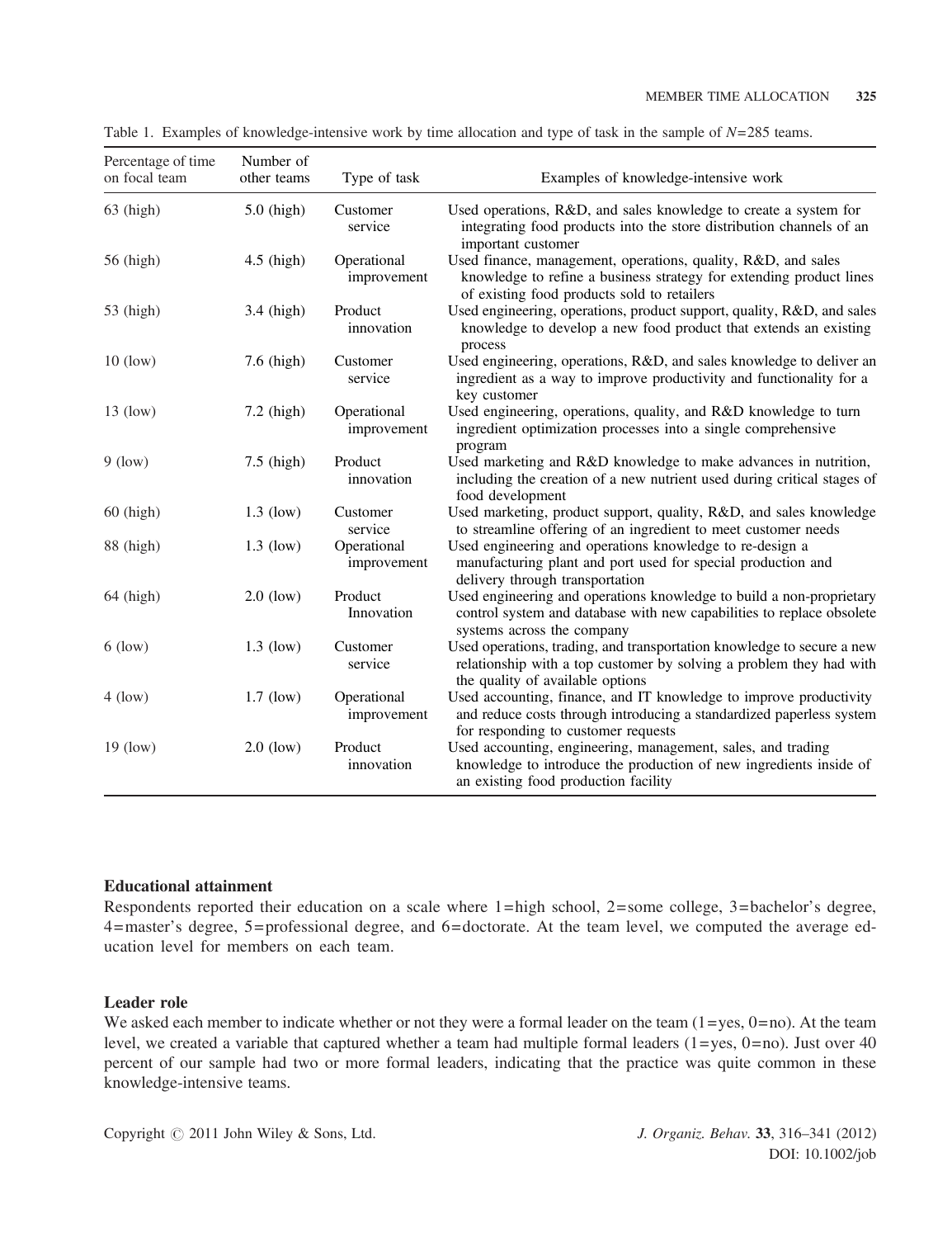#### Percentage of time spent

Respondents reported the percentage of time they spent on the focal team:  $1=1-10$  percent of average work week,  $2=11-20$  percent,  $3=21-30$  percent,  $4=31-40$  percent,  $5=41-50$  percent,  $6=51-60$  percent,  $7=61-70$  percent,  $8=71-80$  percent,  $9=81-90$  percent,  $10=91-100$  percent. At the team level, we computed the average percentage of time spent for members on each team (ICC1=0.33,  $p < 0.001$ ; ICC2=0.80,  $p < .001$ , indicating that it is appropriate to aggregate this measure to the team level).

#### Number of other teams

Respondents also reported the number of other teams they were on at the same time as the focal team: 0, 1, 2, 3, 4, 5, 6, 7, 8, 9, 10+. At the team level, we computed the average number of other teams for members on each team (ICC1= 0.18,  $p < .001$ ; ICC2=0.63,  $p < .001$ , indicating that it is appropriate to aggregate this measure to the team level).

#### Geographic dispersion

We measured geographic dispersion with a seven-point scale that captures increasing levels of physical separation  $(1)$ =same room, 2=different room on the same hallway, 3=different hallway, 4=different floor, 5=different building, 6=different city, 7=different country; Allen, 1977; Olson & Olson, 1999; Sosa et al., 2002; Levin & Cross, 2004). Team members indicated the extent to which they were physically separated from every other member of the team. At the team level, we computed the average physical separation among members to determine the extent to which the team was geographically dispersed. In our sample, the average team member had 15 percent of other members in the same room, 11 percent of other members in a different room on the same hallway, 5 percent of other members in a different hallway, 9 percent of other members in a different floor, 14 percent of other members in a different building, 30 percent of other members in a different city, and 15 percent of other members in a different  $country.<sup>1</sup>$ 

#### Team performance

We used independent evaluations generated by panels of senior executives who were not previously familiar with the teams in the study to measure team performance. These panels judged the work of the teams on the dimensions of uniqueness, usefulness, customer engagement, value delivery, goal alignment, and tangible results. To avoid potential conflicts of interest, no senior executives were members of any of the teams, had team members as direct reports, or were nominating managers. We judged within the task categories of customer service, operational improvement, and product innovation, ensuring that they were only judged against other teams with the same type of task.

For each task category, there were three rounds of judging, and a different panel of senior executives who were identified as experts in that category judged each round (the first round panels had four senior executives, the second round panels had four senior executives, and the third round panels had three senior executives). To reinforce that all types of tasks were valued equally by the company, the number of teams advancing in each round was proportional to the number of teams in each of the three task categories. The panels reached their decisions by consensus and did not report raw scores or other metrics behind their judgments. Of the 285 teams in our sample, 217 teams made it as far as the first round only (76 percent), 45 teams made it as far as the second round (16 percent), and 23 teams made it as far as the third and final round (8 percent). Thus, we used an ordinal variable to capture whether teams ended up

<sup>&</sup>lt;sup>1</sup>We also computed several alternative measures of geographic dispersion following O'Leary and Cummings (2007), including (i) physical distance based on the average number of miles separating pairs of members, (ii) temporal distance based on the average number of time zones separating pairs of members, and (iii) locational configuration based on the number of cities or countries on the team. Additionally, following Hofstede (1991), we computed (iv) the cultural distance separating team members based on the four categories of low versus high power distance, individualism versus collectivism, masculinity versus. femininity, and uncertainty avoidance. In exploratory analyses, we did not find any significant main effects of these alternative measures or any moderating effects on the relationship between time allocation and team performance. In models that included these alternative measures, the results of our analyses using the seven-point geographic dispersion variable were unchanged.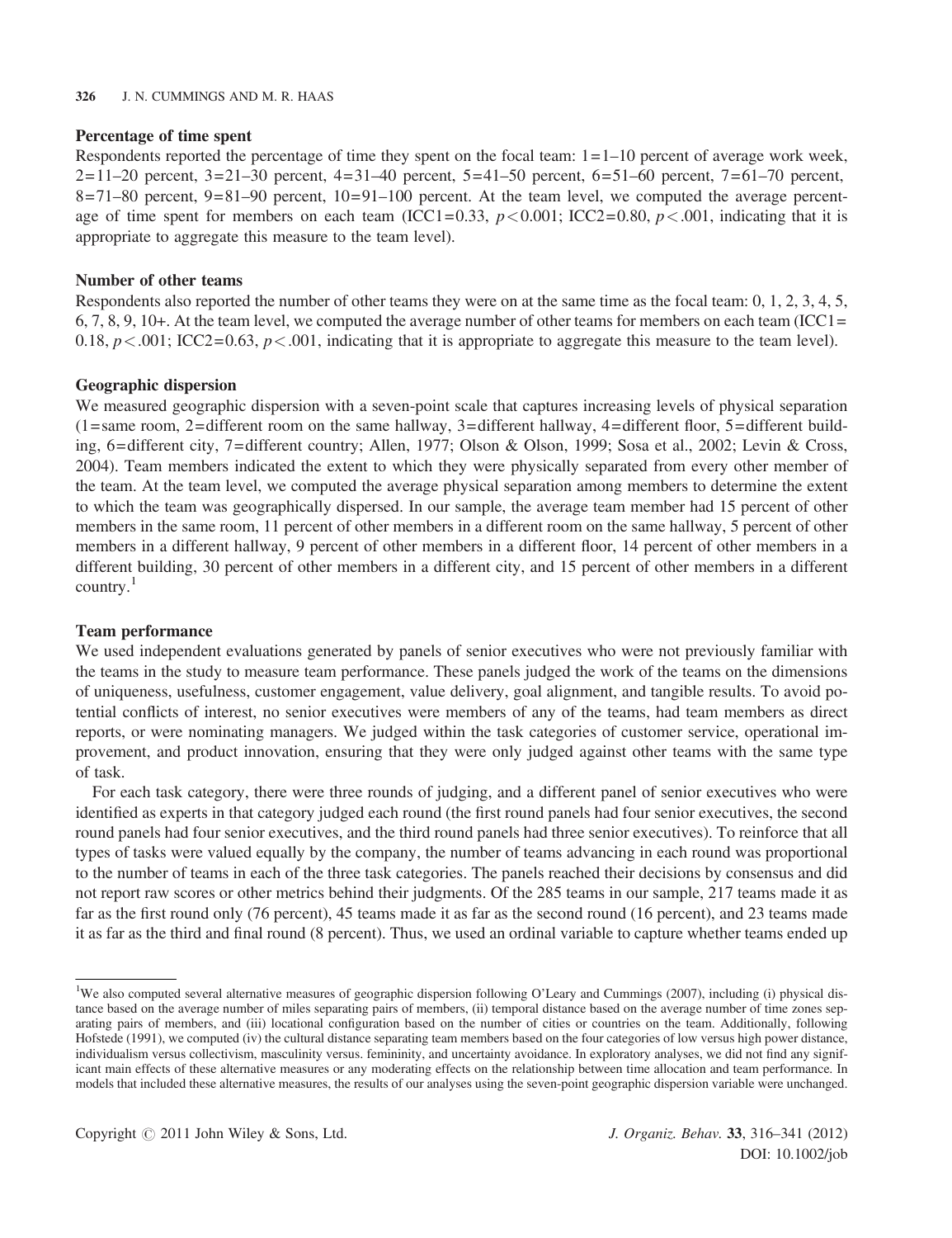in the first, second, or final round of judging, coded  $1=$ low performance,  $2=$ medium performance, and  $3=$ high performance.

Though we did not have access to data that would allow us to compute the percent agreement among judges within a panel, reliability was built into the overall evaluation process. For example, teams reaching the final round were judged by three separate panels, so high performing teams had agreement across panels that they were the best within their task category. Moreover, panels did not have any of the survey data described above (including member time allocation) when making judgments about team performance. Rather, they relied on a variety of inputs such as reported results, customer satisfaction, and project impact, which were provided in the form of written documents, powerpoint slides, and spreadsheets included in the judging materials. It is important to note that not all types of outcome information were available for all teams, so the panels had to synthesize and integrate the different sources to make an overall judgment about performance. Finally, teams learned about which round they reached (i.e., first, second, or final) only well after the study was over, which was important for ensuring that member survey responses were not influenced by executive ratings of team performance.

We also included several control variables in the models. At the individual level of analysis, we control for the knowledge area of each team member. Though our attention-based view of team design does not provide a theoretical reason to expect particular knowledge areas to be more influential than others, there may be variation in how time is allocated for different kinds of expertise. Team members were asked to select a primary area of expertise that they contributed to the team (accounting, engineering, finance, IT, management, marketing, operations, product support, quality, R&D, sales, trading, transportation, other; 0=no, 1=yes). At the team level of analysis, we controlled for size of the team, length of the project (in months), type of task (categorized as product innovation  $(0=no, 1=yes)$ , operational improvement (0=no, 1=yes), or customer service (0=no, 1=yes)), and *number of knowledge areas* (unique number of areas indicated by individuals on the team).

#### Statistical approach

At the individual level of analysis, we used hierarchical linear modeling (or HLM, sometimes referred to as multi-level modeling or random coefficient modeling) to examine the antecedents of member time allocation (Bryk and Raudenbush, 1992; Singer and Willett, 2003). As we are testing associations between independent and dependent variables within teams, HLM is preferred over ordinary least squares (OLS) because the data represent a hierarchically nested structure (i.e., individuals nested within teams). Specifically, HLM takes into account the non-independence of observations when two or more people are interdependent, such as members of a team. To evaluate the appropriateness of using HLM, we first ran a NULL model that included the dependent variables and no predictor variables. This model indicated that there was significant between-team variation for both percentage of time spent (intercept=3.39,  $t(284)=28.34$ ,  $p < .001$ ) and number of other teams (intercept=5.27,  $t(284)=46.81$ ,  $p<.001$ ), indicating that using HLM was appropriate. Consistent with established practice (e.g., Hofmann & Gavin, 1998; Klein, Lim, Saltz, & Mayer, 2004), we also team-mean centered the predictor variables so that the coefficients reflect the effects of members relative to other members on the same team (rather than relative to other members in the entire sample, as grand-mean centering would reflect). Team-mean centering is particularly important in knowledge-intensive teams because factors like aggregate time requirements for the task overall are taken into account when designing the team; thus, members are interdependent in terms of their time allocation.

At the team level of analysis, we used ordinal logit regression to assess the relationship between team-level time allocation and team performance. Ordinal logit is preferred over OLS as our measure of team performance is categorical and ordered (i.e., low, medium, and high levels of performance) rather than continuous. Positive coefficients indicate the likelihood that a team reaches a later round of judging. We conducted likelihood-ratio tests to compare the fit of each model with the preceding one (i.e., whether the model fit is significantly improved when additional variables are added to the analyses).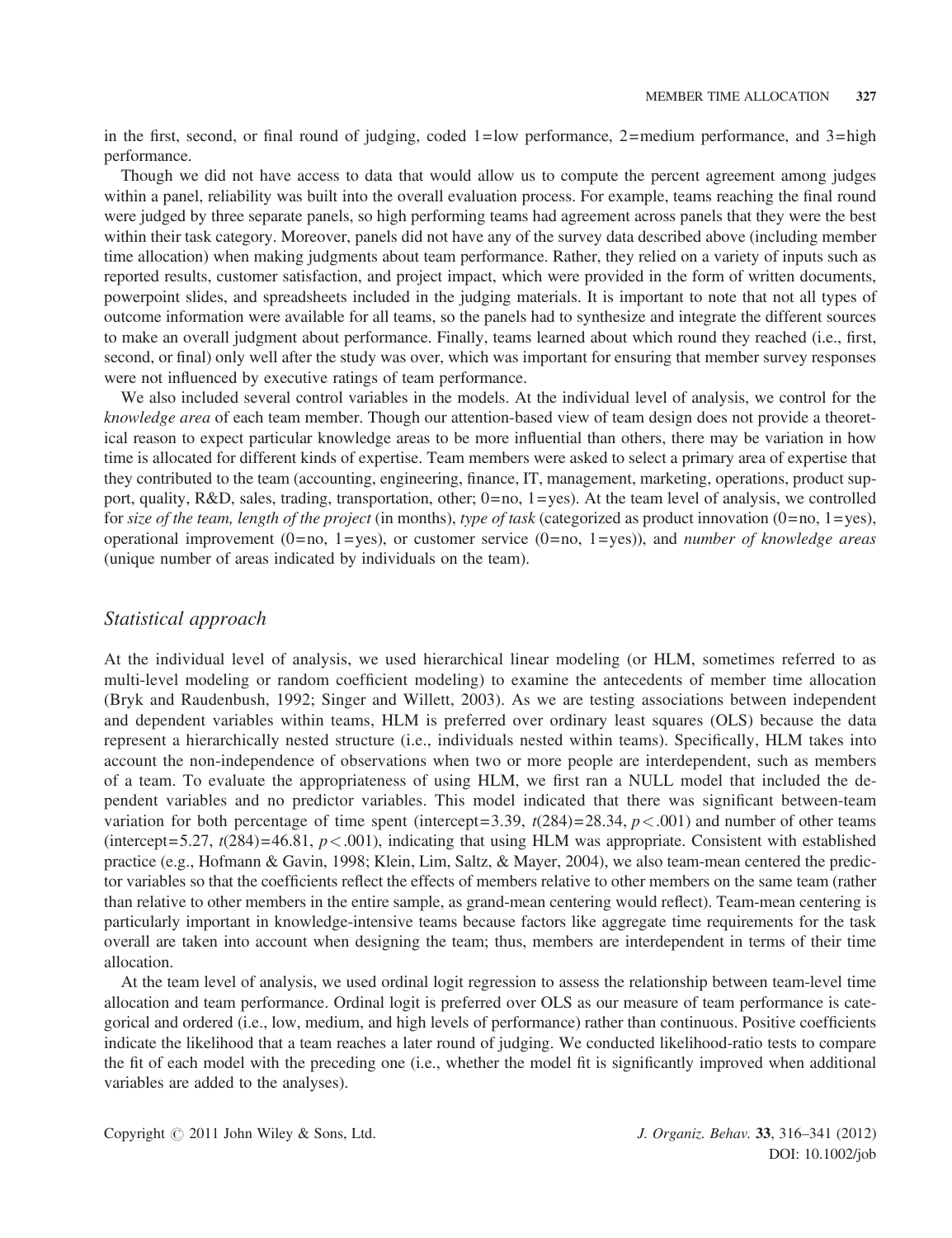# **Results**

Table 2 presents descriptive statistics and correlations for the individual-level variables. This table shows that percentage of time spent on the focal team and number of other teams are significantly negatively associated with each other, as we would expect  $(r=-.39, p<.001)$ . Cross-tabulation of these two components of time allocation (not shown) indicated that a small proportion of the team members were high on both components (e.g., 2 percent of members spent more than 50 percent of their time on the focal team and worked on more than five other teams concurrently), whereas somewhat higher proportions were high on one component and low on the other (e.g., 11 percent spent more than 50 percent of their time on the focal team and worked on no more than one other team concurrently; 16 percent spent less than 10 percent of their time on the focal team and worked on more than 5 other teams concurrently). The remainder had a mix of low, moderate, and high values.

The descriptive statistics and correlations for the team-level variables are presented in Table 3. These show that teams that were more geographically dispersed had members who allocated less time to the focal team  $(r=-.23,$  $p < .001$ ) and were on more other teams concurrently ( $r = .29$ ,  $p < .001$ ), as we anticipated.

#### Individual-level models

Table 4 shows results from the HLM analyses predicting member time allocation. The baseline model predicting percentage of time spent with control variables only shows that team members with expertise in engineering, IT, and R&D allocated a higher percentage of their time to the focal team (Model 1:  $B = .68$ ,  $p < .05$ ;  $B = 1.52$ ,  $p < .001$ ;  $B=1.05, p<.001$ ). Models 2–5 introduce each independent variable separately, and Model 6 tests hypotheses 1a, 2a, 3a, and 4a together. There is support for hypothesis 1a, as we find a significant negative relationship between individual-level company experience and percentage of time spent (Model 6:  $B = -11$ ,  $p < 01$ ). Support is provided for hypothesis 2a, as there is a significant negative relationship between individual-level organizational rank and percentage of time spent (Model 6:  $B = -0.59$ ,  $p < 0.001$ ). Hypothesis 3a is not supported, as the relationship between individual-level educational attainment and percentage of time spent is not significant (Model 6:  $B = -0.09$ ,  $p < 0.01$ ). Finally, hypothesis 4a is supported, as we find a significant positive relationship between team leader role and percentage of time spent (Model 6:  $B = .99$ ,  $p < .001$ ). The results show that greater experience and higher rank each were associated with a significantly lower percentage of time allocated to a focal team, and leader role was associated with a significantly higher percentage of time allocated to a focal team.

Turning to number of other teams, Model 1 in Table 5 includes the baseline model with control variables only; this model shows that team members with expertise in IT worked on a greater number of other teams concurrently (Model 1:  $B = .90$ ,  $p < .01$ ). Models 2–5 show each independent variable separately, and Model 6 tests hypotheses 1b, 2b, 3b, and 4b together. We find support for hypothesis 1b, as there is a significant positive relationship between company experience and number of other teams (Model 6:  $B = .13$ ,  $p < .01$ ). Hypothesis 2b is supported, as there is a significant positive relationship between organizational rank and number of other teams (Model 6:  $B = .80, p < .001$ ). Hypothesis 3b is supported, as there is a significant positive relationship between educational attainment and number of other teams (Model 6:  $B = .21$ ,  $p < .001$ ). However, hypothesis 4b is not supported: there is a significant positive, rather than negative, relationship between leader role and number of other teams when this variable is entered separately (Model 5:  $B = .56$ ,  $p < .001$ ), and this finding is no longer significant in the full model (Model 6:  $B = .25$ ,  $p$  > .10). Thus, greater experience, higher rank, and more education each were significantly associated with a greater likelihood that members worked on a greater number of other teams concurrently.

### Team-level models

The models in Table 6 predict team performance. Model 1 includes control variables only and shows that teams with longer project duration, members with higher rank, and more educated members perform significantly better (Model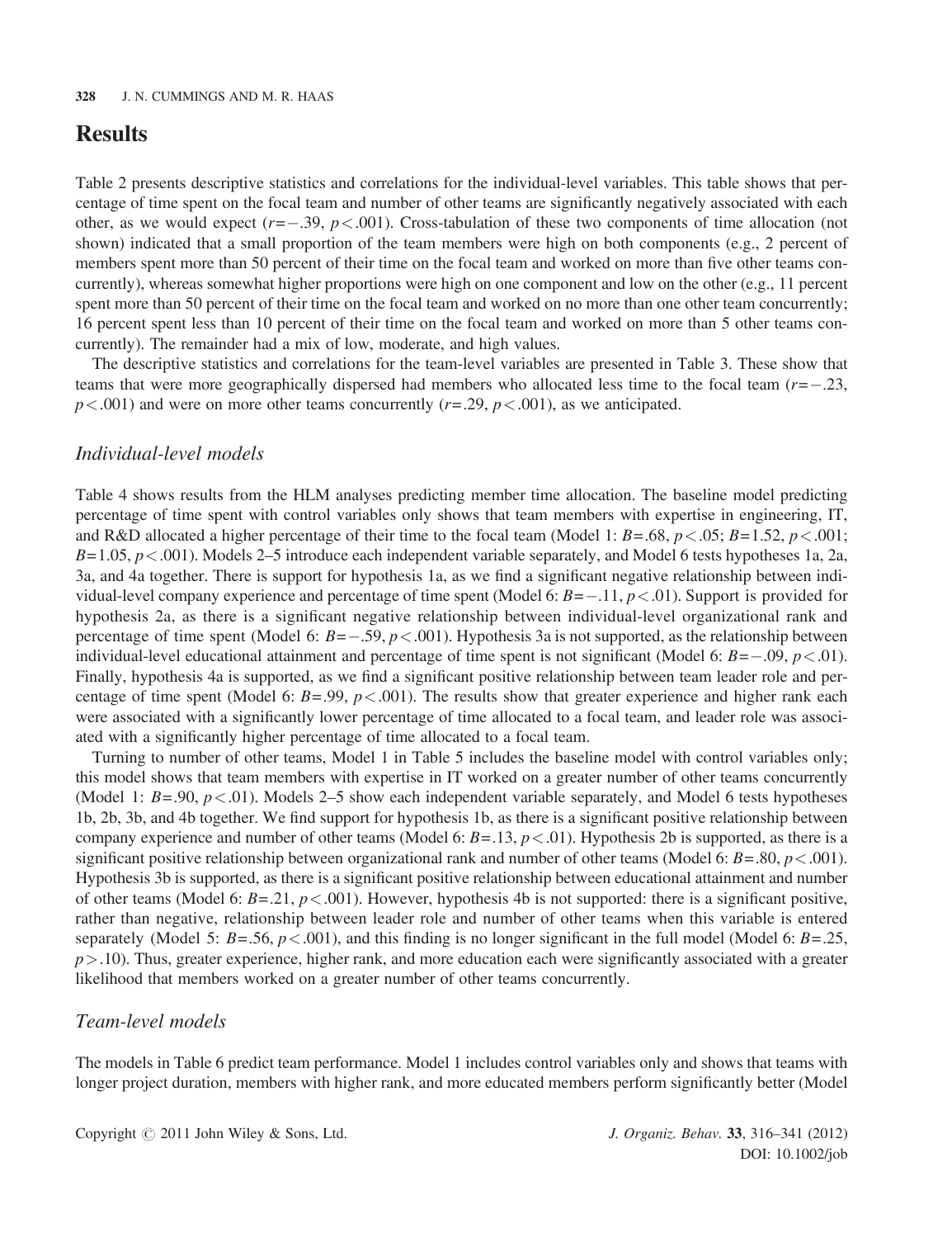|                 | Table 2. Descriptive statistics for individual-level study variables $(N=2055$ members) |                       |                           |                                                                                                                                                                                                                                                                                                                                                                                           |                |                |                |                     |                |                |                     |               |                 |                |                    |                |                 |                 |         |                |                |                 |
|-----------------|-----------------------------------------------------------------------------------------|-----------------------|---------------------------|-------------------------------------------------------------------------------------------------------------------------------------------------------------------------------------------------------------------------------------------------------------------------------------------------------------------------------------------------------------------------------------------|----------------|----------------|----------------|---------------------|----------------|----------------|---------------------|---------------|-----------------|----------------|--------------------|----------------|-----------------|-----------------|---------|----------------|----------------|-----------------|
| #               | Variable                                                                                | $\mathbb{Z}$          | SD                        |                                                                                                                                                                                                                                                                                                                                                                                           | $\mathcal{L}$  | $\mathfrak{c}$ | 4              | 5                   | $\circ$        | $\overline{ }$ | ${}^{\circ}$        | $\circ$       | $\overline{10}$ | $\Box$         | $\overline{c}$     | 13             | $\overline{14}$ | $\overline{15}$ | 16      | 17             | 18             | $\overline{19}$ |
|                 | Knowledge<br>area                                                                       |                       |                           |                                                                                                                                                                                                                                                                                                                                                                                           |                |                |                |                     |                |                |                     |               |                 |                |                    |                |                 |                 |         |                |                |                 |
|                 | Accounting                                                                              |                       |                           |                                                                                                                                                                                                                                                                                                                                                                                           |                |                |                |                     |                |                |                     |               |                 |                |                    |                |                 |                 |         |                |                |                 |
| $\sim$          | Engineering                                                                             | 88.00<br>0.07<br>0.08 | 3<br>2009<br>2009<br>2009 | Ō,<br>$\begin{array}{c} \hline \end{array}$                                                                                                                                                                                                                                                                                                                                               |                |                |                |                     |                |                |                     |               |                 |                |                    |                |                 |                 |         |                |                |                 |
| $\infty$        | Finance                                                                                 |                       |                           | 08<br>$\begin{array}{c} \hline \end{array}$                                                                                                                                                                                                                                                                                                                                               | $-0.8$         |                |                |                     |                |                |                     |               |                 |                |                    |                |                 |                 |         |                |                |                 |
| 4               | E                                                                                       |                       |                           | $\Xi$<br>$\begin{array}{c} \rule{0pt}{2.5ex} \rule{0pt}{2.5ex} \rule{0pt}{2.5ex} \rule{0pt}{2.5ex} \rule{0pt}{2.5ex} \rule{0pt}{2.5ex} \rule{0pt}{2.5ex} \rule{0pt}{2.5ex} \rule{0pt}{2.5ex} \rule{0pt}{2.5ex} \rule{0pt}{2.5ex} \rule{0pt}{2.5ex} \rule{0pt}{2.5ex} \rule{0pt}{2.5ex} \rule{0pt}{2.5ex} \rule{0pt}{2.5ex} \rule{0pt}{2.5ex} \rule{0pt}{2.5ex} \rule{0pt}{2.5ex} \rule{0$ | 류              | $-12$          |                |                     |                |                |                     |               |                 |                |                    |                |                 |                 |         |                |                |                 |
| $\sqrt{6}$      | Management                                                                              | 0.14                  |                           | $\rm 07$<br>$\begin{array}{c} \hline \end{array}$                                                                                                                                                                                                                                                                                                                                         | $-0.08$        | $-0.08$        | 큐              |                     |                |                |                     |               |                 |                |                    |                |                 |                 |         |                |                |                 |
|                 | Marketing                                                                               | 0.07                  |                           | $\overline{0}$<br>$\begin{array}{c} \hline \end{array}$                                                                                                                                                                                                                                                                                                                                   | $-0.07$        | $-0.08$        | 큐              | $-0.8$              |                |                |                     |               |                 |                |                    |                |                 |                 |         |                |                |                 |
| - r             | Operations                                                                              |                       |                           | $\overline{0}$<br>$\overline{\phantom{a}}$                                                                                                                                                                                                                                                                                                                                                | $-0.8$         | $-0.08$        | 큐              | $-0.8$              |                |                |                     |               |                 |                |                    |                |                 |                 |         |                |                |                 |
| $\infty$        | Product                                                                                 | 0.07                  | 0.24                      | CO.                                                                                                                                                                                                                                                                                                                                                                                       | $-0.07$        | $-0.08$        | $-10$          | $-0.07$             | $-0.08$        | $-0.7$         |                     |               |                 |                |                    |                |                 |                 |         |                |                |                 |
|                 | support                                                                                 |                       |                           |                                                                                                                                                                                                                                                                                                                                                                                           |                |                |                |                     |                |                |                     |               |                 |                |                    |                |                 |                 |         |                |                |                 |
|                 | Quality                                                                                 |                       |                           | CO.<br>$\overline{\phantom{a}}$                                                                                                                                                                                                                                                                                                                                                           | $-0.07$        | $-0.8$         | 큐              | $-0.8$              | $-0$           | $-0.8$         | $-0.07$             |               |                 |                |                    |                |                 |                 |         |                |                |                 |
|                 | R&D                                                                                     |                       |                           | CO.<br>$\mid$                                                                                                                                                                                                                                                                                                                                                                             | $-0.08$        | $-0.08$        | $-12$          | $-0.08$             | $-0.08$        | $-0.08$        | $-0.07$             | $-0.08$       |                 |                |                    |                |                 |                 |         |                |                |                 |
|                 | Sales                                                                                   | 50.05<br>2010         | 3833885<br>2000<br>2000   | $\approx$<br>$\overline{\phantom{a}}$                                                                                                                                                                                                                                                                                                                                                     | $-0.6$         | $-0$           | $-0.9$         | $-0.07$             | $-0.06$        | $-0.07$        | $-0.6$              | $-0.6$        | $-0.07$         |                |                    |                |                 |                 |         |                |                |                 |
| $\frac{2}{13}$  | Trading                                                                                 | 0.06                  |                           | $\overline{0}$<br>$\overline{\phantom{a}}$                                                                                                                                                                                                                                                                                                                                                | $-0.07$        | $-0.08$        | 큐              | $-0.07$             | $-0$           | $-0.07$        | $-0.07$             | $-0$          | $-0.07$         | $-0.6$         |                    |                |                 |                 |         |                |                |                 |
|                 | Transportation                                                                          |                       |                           | 05<br>$\overline{\phantom{a}}$                                                                                                                                                                                                                                                                                                                                                            | $-0.6$         | $-0.6$         | $-0.08$        | $-0.6$              | $-0.06$        | $-0.06$        | $-0.5$              | $-0.06$       | $-0.06$         |                |                    |                |                 |                 |         |                |                |                 |
| $\overline{4}$  | Other                                                                                   | 358<br>250            |                           | $07$<br>$\mid$                                                                                                                                                                                                                                                                                                                                                                            | $-0.08$        | $-0.08$        | 큐              | $-0.8$              | $-0$           | $-0.08$        | $-0.07$             | $-0$          | $-0.08$         | $-0.05 - 0.06$ | $-0.54$<br>$-0.74$ | $-0.6$         |                 |                 |         |                |                |                 |
| 15              | Company                                                                                 |                       |                           | $\mathcal{O}$                                                                                                                                                                                                                                                                                                                                                                             | $-0.06$        | $-06$          | $-03$          | $\ddot{\mathrm{c}}$ | S.             | S              | $\ddot{\mathrm{c}}$ | $-02$         | $-0.07$         | $-0$           |                    | $\Xi$          | 00              |                 |         |                |                |                 |
|                 | experience                                                                              |                       |                           |                                                                                                                                                                                                                                                                                                                                                                                           |                |                |                |                     |                |                |                     |               |                 |                |                    |                |                 |                 |         |                |                |                 |
| $\overline{16}$ | Organizationa<br>rank                                                                   | 1.67                  | Ş                         | $\overline{0}$                                                                                                                                                                                                                                                                                                                                                                            | $\overline{C}$ | $-0.08$        | $-23$          | 15                  | $\odot$        | 05             | $\odot$             | $-.02$        | $-0.06$         | $\ddot{9}$     | $\ddot{ }$         | $\overline{0}$ | $-0.07$         | .28             |         |                |                |                 |
| □               | Educational                                                                             | 3.43                  | 1.13                      | $-0.4$                                                                                                                                                                                                                                                                                                                                                                                    | $\overline{6}$ | $\overline{c}$ | F<br>F         | S                   | $-0.4$         | $-14$          | $-0.03$             | ā             | .18             | $-06$          | $\overline{0}$     | ā              | $-0.3$          | $-16$           | $\odot$ |                |                |                 |
|                 | attainment                                                                              |                       |                           |                                                                                                                                                                                                                                                                                                                                                                                           |                |                |                |                     |                |                |                     |               |                 |                |                    |                |                 |                 |         |                |                |                 |
| 18              | Leader role                                                                             | 0.21                  | 0.41                      | $\frac{2}{10}$                                                                                                                                                                                                                                                                                                                                                                            | $\frac{3}{2}$  | $\frac{5}{2}$  | S              | ą                   | ē.             | $-0.5$         | S.                  | $-03$<br>--05 | $\frac{50}{20}$ | $\frac{2}{5}$  | $rac{50}{10}$      | <u>s</u> ș     | $-0.7$          | $rac{8}{1}$     | 3.16    | Ś.             |                |                 |
| 19              | Percentage                                                                              | 3.49                  | 3.05                      |                                                                                                                                                                                                                                                                                                                                                                                           |                |                | $\ddot{=}$     | $-0.6$              |                | 03             | $-0.6$              |               |                 |                |                    |                |                 |                 |         | $\overline{C}$ | $\odot$        |                 |
| 20              | Number of other<br>of time spent                                                        | 5.28                  | 3.41                      | $-0.06$                                                                                                                                                                                                                                                                                                                                                                                   | $\odot$        | Ю.             | $\overline{0}$ | $-0.4$              | $\overline{0}$ | $-0.06$        | $-.02$              | 5.            | .07             | $-0.1$         | $-0.01$            | $-0.5$         | $\overline{0}$  | Ξ               | 20      | $\Xi$          | $\overline{0}$ | $-.39$          |
|                 | teams                                                                                   |                       |                           |                                                                                                                                                                                                                                                                                                                                                                                           |                |                |                |                     |                |                |                     |               |                 |                |                    |                |                 |                 |         |                |                |                 |
|                 | $Note:$ $ r  > .07, p < .001$                                                           |                       |                           |                                                                                                                                                                                                                                                                                                                                                                                           |                |                |                |                     |                |                |                     |               |                 |                |                    |                |                 |                 |         |                |                |                 |

for in distinct 10 J.  $\zeta$  $\ddot{\phantom{0}}$ Table

Copyright  $\odot$  2011 John Wiley & Sons, Ltd. J. Organiz. Behav. 33, 316–341 (2012)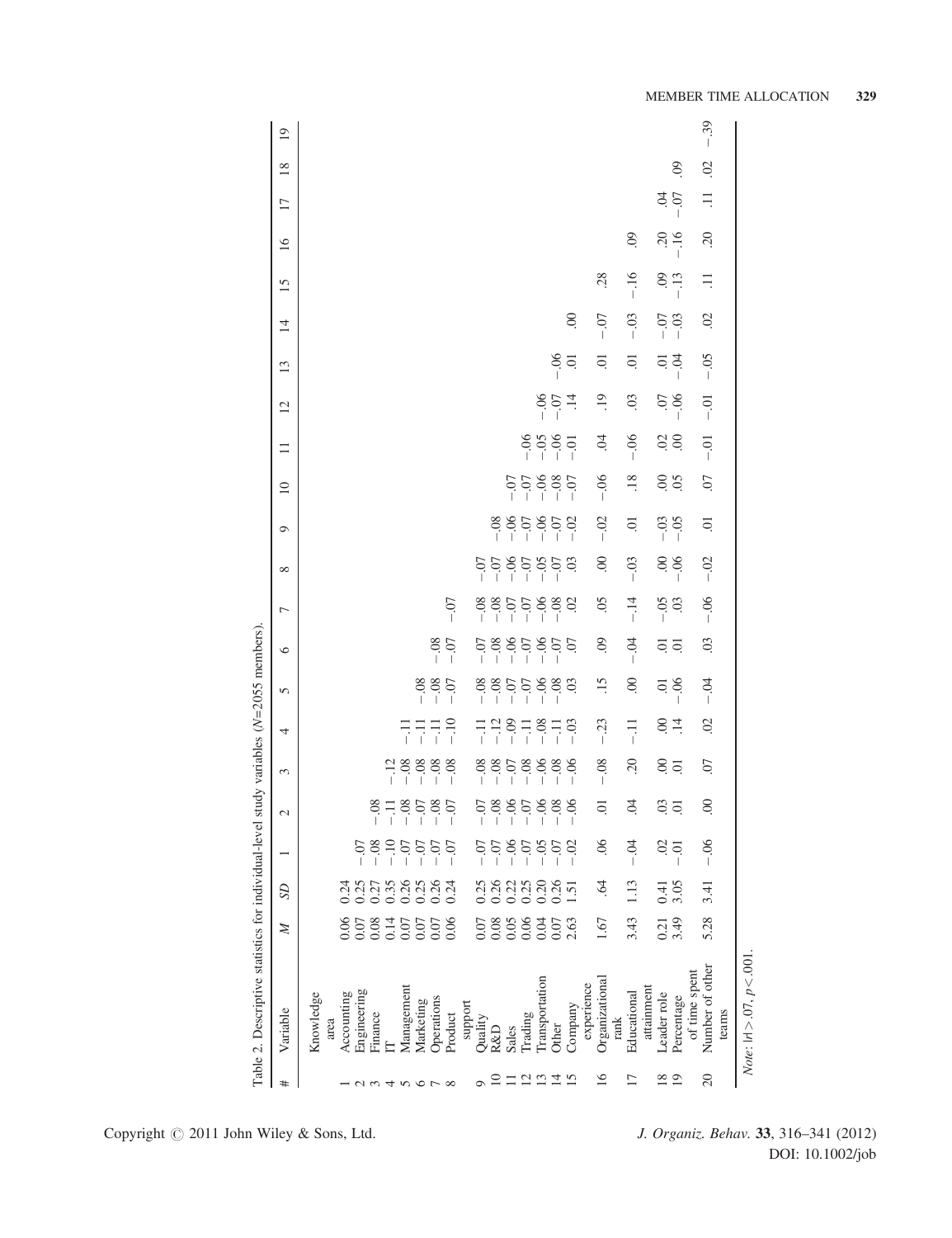| Table 3. Descriptive statistics for team-level study variables $(N=285$ teams) |                                                          |    |               |                   |   |   |                                               |                 |                                                                  |          |        |                |                                  |                |               |
|--------------------------------------------------------------------------------|----------------------------------------------------------|----|---------------|-------------------|---|---|-----------------------------------------------|-----------------|------------------------------------------------------------------|----------|--------|----------------|----------------------------------|----------------|---------------|
| Variable                                                                       | $\overline{M}$                                           | SD |               | $\mathbf{\Omega}$ | 3 | 4 | n                                             | ७               |                                                                  | $\infty$ | O      | $\overline{a}$ |                                  | $\overline{c}$ | $\mathbf{13}$ |
| Team size                                                                      |                                                          |    |               |                   |   |   |                                               |                 |                                                                  |          |        |                |                                  |                |               |
|                                                                                | exore da de de de dia dia<br>construcción de dia dia dia |    |               |                   |   |   |                                               |                 |                                                                  |          |        |                |                                  |                |               |
| Project length<br>Innovation task                                              |                                                          |    |               |                   |   |   |                                               |                 |                                                                  |          |        |                |                                  |                |               |
| perational task                                                                |                                                          |    |               |                   |   |   |                                               |                 |                                                                  |          |        |                |                                  |                |               |
| Justomer task                                                                  |                                                          |    |               |                   |   |   |                                               |                 |                                                                  |          |        |                |                                  |                |               |
| Number of knowledge areas                                                      |                                                          |    | 8928558933489 | 5899995965918     |   |   |                                               |                 |                                                                  |          |        |                |                                  |                |               |
| Company experience                                                             |                                                          |    |               |                   |   |   |                                               |                 |                                                                  |          |        |                |                                  |                |               |
| <b>Organizational</b> rank                                                     |                                                          |    |               |                   |   |   |                                               |                 |                                                                  |          |        |                |                                  |                |               |
| ducational attainment                                                          |                                                          |    |               |                   |   |   |                                               |                 |                                                                  |          |        |                |                                  |                |               |
| Aultiple leader roles                                                          |                                                          |    |               |                   |   |   |                                               |                 |                                                                  |          |        |                |                                  |                |               |
| Geographic dispersion                                                          |                                                          |    |               |                   |   |   | ត្តដូ <u>ត្តដូតដូ</u> ន្ត<br>ដូនដូន្តដូនដូន្ត | <u>gggddgdd</u> | $\frac{475}{10}$ $\frac{57}{10}$ $\frac{67}{10}$ $\frac{37}{10}$ | ggaeas   | 8.8877 |                |                                  |                |               |
| Percentage of time spent                                                       |                                                          |    |               |                   |   |   |                                               |                 |                                                                  |          |        |                |                                  |                |               |
| Number of other teams                                                          |                                                          |    |               |                   |   |   |                                               |                 |                                                                  |          |        | ू ३ व म<br>इ   | $\ddot{a}$ $\ddot{a}$ $\ddot{a}$ | $-51$<br>15    |               |
| Team performance                                                               |                                                          |    |               |                   |   |   |                                               |                 |                                                                  |          |        |                |                                  |                | 득             |
| Note: $ r  > 18$ , $p < 0.01$                                                  |                                                          |    |               |                   |   |   |                                               |                 |                                                                  |          |        |                |                                  |                |               |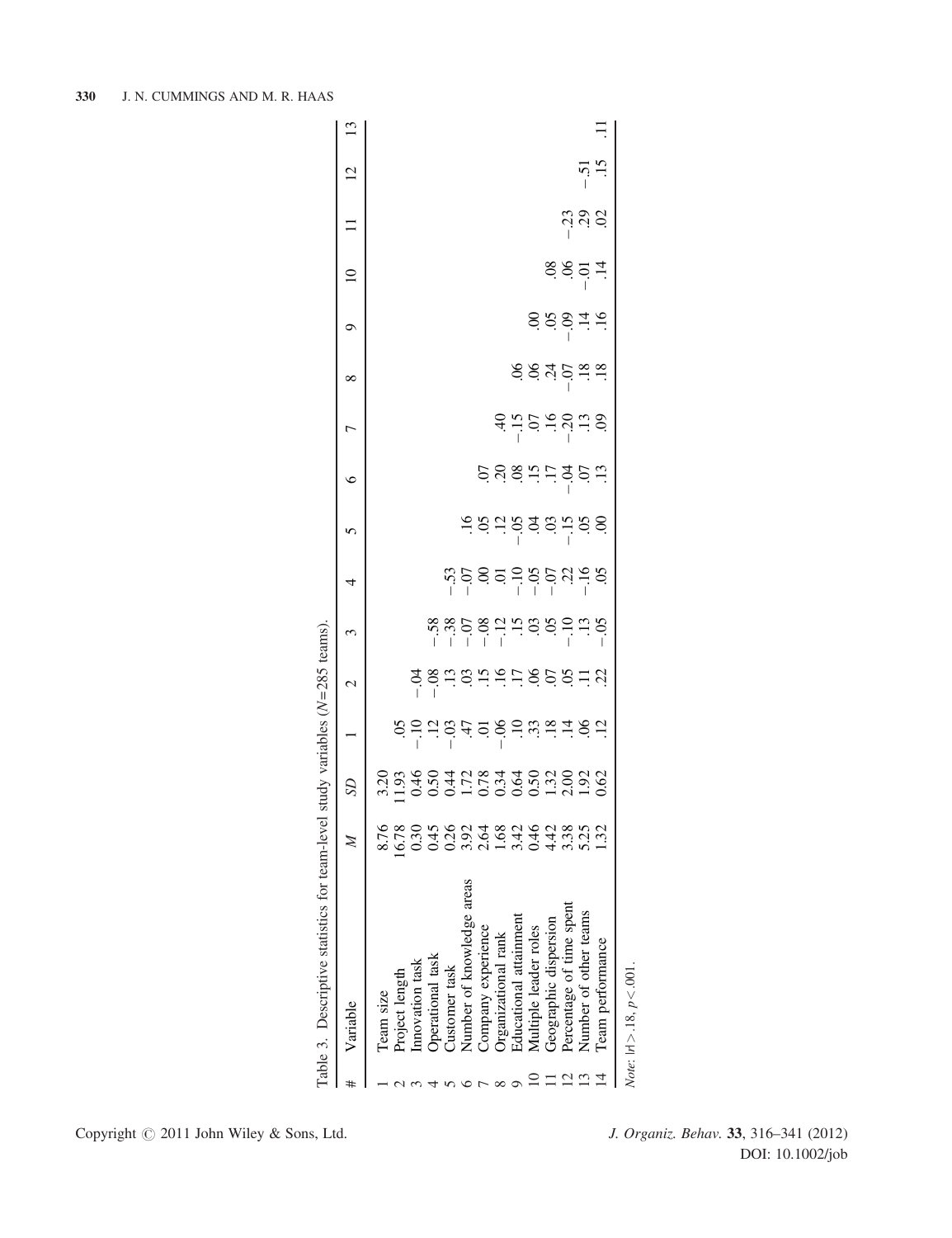| Member predictors          | Model 1        | Model 2        | Model 3        | Model 4        | Model 5        | Model 6        |
|----------------------------|----------------|----------------|----------------|----------------|----------------|----------------|
| Intercept                  | $3.01***(.23)$ | $3.01***(.23)$ | $2.9***(.23)$  | $3.0***(.23)$  | $2.92***(.23)$ | $2.78***(.23)$ |
| Accounting                 | .00(.31)       | $-.01(.31)$    | .16(.31)       | $-.01(.31)$    | $-.12(.31)$    | .01(.30)       |
| Engineering                | $.71*(.30)$    | $.68*(.30)$    | $.82*(.30)$    | $.72*(.30)$    | .56(.30)       | $.62*(.30)$    |
| Finance                    | .50(.30)       | .47(.30)       | .55(.30)       | .55(.30)       | .39(.30)       | .45(.30)       |
| <b>IT</b>                  | $1.56***(.28)$ | $1.52***(.28)$ | $1.52***(.28)$ | $1.56***(.28)$ | $1.48***(.28)$ | $1.4***(.27)$  |
| Management                 | $-.42(.30)$    | $-.41(.30)$    | $-.17(.30)$    | $-.41(.30)$    | $-.53(.30)$    | $-.26(.30)$    |
| Marketing                  | .37(.30)       | .39(.30)       | .54(.30)       | .36(.30)       | .27(.29)       | .45(.29)       |
| Operations                 | .57(.30)       | $.58*(.30)$    | $.73*(.30)$    | .55(.30)       | .53(.30)       | $.68*(.30)$    |
| Product support            | $-.26(.32)$    | $-.26(.32)$    | $-.19(.32)$    | $-.28(.32)$    | $-.38(.32)$    | $-.33(.31)$    |
| Quality                    | .20(.30)       | .17(.30)       | .28(.30)       | .21(.30)       | .16(.30)       | .22(.30)       |
| R&D                        | $1.09***(.30)$ | $1.05***(.30)$ | $1.13***(.30)$ | $1.13***(.30)$ | $1.01***(.30)$ | $1.05***(.29)$ |
| <b>Sales</b>               | .31(.33)       | .30(.32)       | .50(.33)       | .30(.33)       | .18(.32)       | .32(.32)       |
| Trading                    | $-.47(.31)$    | $-.39(.31)$    | $-.15(.31)$    | $-.46(.31)$    | $-.65*(.30)$   | $-.24(.30)$    |
| Transportation             | $-.26(.35)$    | $-.26(.35)$    | $-.13(.35)$    | $-.26(.35)$    | $-.38(.35)$    | $-.25(.34)$    |
| Percentage of time spent   |                |                |                |                |                |                |
| Number of other teams      | $-.26***(.02)$ | $-.25***(.02)$ | $-.23***(.02)$ | $-.25***(.02)$ | $-.26***(.02)$ | $-.23***(.02)$ |
| Company experience         |                | $-.13***(.04)$ |                |                |                | $-.11**(.04)$  |
| Organizational rank        |                |                | $-.52***(.10)$ |                |                | $-.59***(.10)$ |
| Educational attainment     |                |                |                | $-.08(.05)$    |                | $-.09(.05)$    |
| Leader role                |                |                |                |                | $.80***(.13)$  | $.99***(.13)$  |
| Pseudo R-square            | .14            | .15            | .15            | .14            | .16            | .18            |
| Fit statistic (deviance)   | 9681           | 9671           | 9639           | 9679           | 9642           | 9576           |
| Model comparison           |                | $1 - 2$        | $1 - 3$        | $1 - 4$        | $1 - 5$        | $1 - 6$        |
| $X^2$ ( $\Delta$ deviance) |                | $10**$         | 42 ***         | 2              | 39***          | $105***$       |

Table 4. Main effects for hierarchical linear models predicting member time allocation  $(N=2055$  team members).

\*\*\*p <.001; \*\*p <.01; \*p <.05.

Note. Dependent variable=percentage of time spent. Unstandardized coefficients from full maximum likelihood estimation. Individual-level predictors are team-mean centered. Standard errors are in parentheses below the estimates.

1:  $B = .03$ ,  $p < .05$ ;  $B = .1.08$ ,  $p < .05$ ;  $B = .57$ ,  $p < .05$ ). Model 2 adds the two member time allocation variables. In support of hypothesis 5a, the coefficient estimate of percentage of time spent is positive and significant when predicting performance  $(B=.36, p<.001)$ . However, contrary to our prediction of a negative effect for hypothesis 5b, the coefficient estimate for number of other teams is also positive and significant when predicting performance  $(B=.28, p<.01)$ .

Model 3 includes the main effect of geographic dispersion (our moderating variable), and Models 4 and 5 show the interaction effects between dispersion and the two time allocation variables. In support of hypothesis 6a, the interaction between percentage of time spent and geographic dispersion in predicting performance is positive and significant ( $B = .13$ ,  $p < .05$ ). The plot in Figure 2(a) shows team performance on the y-axis with separate lines for less dispersed teams (i.e., below the mean level of dispersion, corresponding to teams with members in different rooms, hallways, or floors) and more dispersed teams (i.e., above the mean level of dispersion, corresponding to teams with members in different buildings, cities, or countries) as a function of percentage of time spent on the  $x$ -axis. The slope of the more dispersed (dotted) line is significantly greater than the slope of the less dispersed (solid) line  $(p<.01)$ . Moreover, a simple slope analysis revealed that the more dispersed teams benefited from having members who spent more time on the team (steeper sloping line is significantly greater than zero,  $p < .001$ ), whereas less dispersed teams did not (flatter line is not significantly greater than zero).

Finally, in support of hypothesis 6b, the interaction between number of other teams and geographic dispersion in predicting performance was negative and significant  $(B=-.15, p<.05)$ . The plot in Figure 2(b) shows team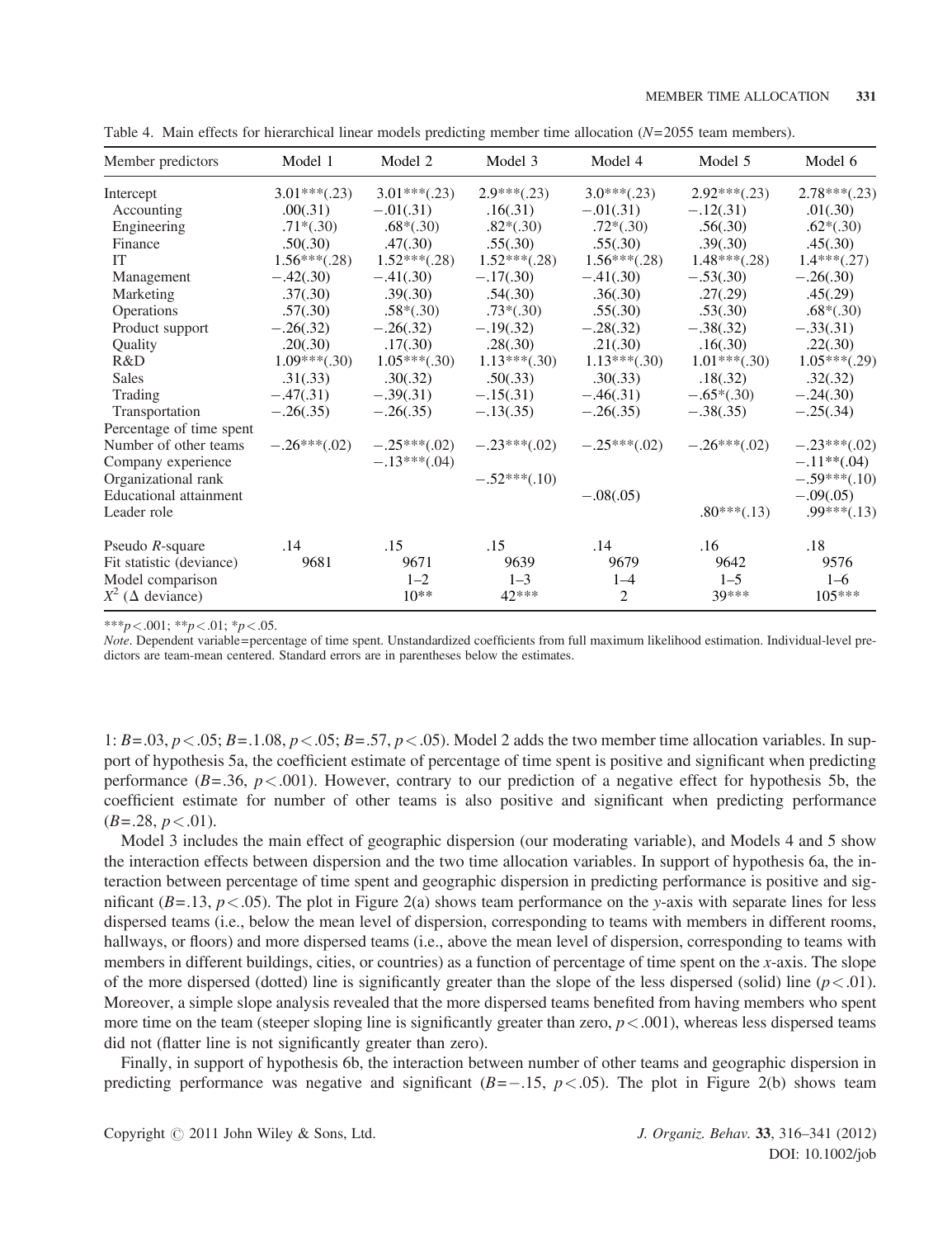| Member predictors          | Model 1        | Model 2        | Model <sub>3</sub> | Model 4        | Model 5        | Model 6        |
|----------------------------|----------------|----------------|--------------------|----------------|----------------|----------------|
| Intercept                  | $5.26***(.27)$ | $5.25***(.27)$ | $5.46***(.27)$     | $5.27***(.27)$ | $5.19***(.27)$ | $5.41***(.27)$ |
| Accounting                 | $-.75*(.38)$   | $-.72(.38)$    | $-1.01**(.38)$     | $-.72(.38)$    | $-.83*(.38)$   | $-.96**(.38)$  |
| Engineering                | $-.09(.38)$    | $-.05(.37)$    | $-.26(.37)$        | $-.11(.37)$    | $-.18(.38)$    | $-.25(.37)$    |
| Finance                    | .62(.37)       | .64(.37)       | .49(.36)           | .49(.37)       | .54(.37)       | .38(.36)       |
| <b>IT</b>                  | $.87**(.34)$   | $.90**(.34)$   | $.86**(.34)$       | $.85**(.34)$   | $.83*(.34)$    | $.85**(.34)$   |
| Management                 | $-.48(.37)$    | $-.48(.37)$    | $-.91**(.37)$      | $-.50(.37)$    | $-.56(.37)$    | $-.89*(.37)$   |
| Marketing                  | .27(.37)       | .24(.37)       | $-.06(.37)$        | .30(.37)       | .21(.37)       | $-.03(.36)$    |
| <b>Operations</b>          | $-.59(.37)$    | $-.60(.37)$    | $-.87*(.37)$       | $-.52(.37)$    | $-.60(.37)$    | $-.78*(.37)$   |
| Product support            | $-.45(.39)$    | $-.45(.39)$    | $-.56(.39)$        | $-.41(.39)$    | $-.53(.39)$    | $-.54(.39)$    |
| Quality                    | .02(.37)       | .06(.37)       | $-.12(.37)$        | $-.01(.37)$    | $-.01(.37)$    | $-.11(.37)$    |
| R&D                        | $.77*(.37)$    | .81(.37)       | .63(.37)           | .65(.37)       | $.73*(.37)$    | .55(.37)       |
| <b>Sales</b>               | $-.43(.40)$    | $-.41(.40)$    | $-.70(.40)$        | $-.38(.40)$    | $-.51(.40)$    | $-.63(.40)$    |
| Trading                    | $-.40(.38)$    | $-.51(.38)$    | $-.93**(.38)$      | $-.44(.38)$    | $-.53(.38)$    | $-1.01**(.38)$ |
| Transportation             | $-.77(.43)$    | $-.76(.43)$    | $-.99*(.43)$       | $-.77(.43)$    | $-.85*(.43)$   | $-.98*(.43)$   |
| Percentage of time spent   | $-.41***(.03)$ | $-.40***(.03)$ | $-.37***(.03)$     | $-.41***(.03)$ | $-.42***(.03)$ | $-.37***(.03)$ |
| Number of other teams      |                |                |                    |                |                |                |
| Company experience         |                | $.19***(.05)$  |                    |                |                | $.13**(.05)$   |
| Organizational rank        |                |                | $.96***(.12)$      |                |                | $.80***(.13)$  |
| Educational attainment     |                |                |                    | $.23***(.07)$  |                | $.21***(.07)$  |
| Leader role                |                |                |                    |                | $.56***(.16)$  | .24(.16)       |
| Pseudo R-square            | .12            | .13            | .15                | .13            | .13            | .16            |
| Fit statistic (deviance)   | 10505          | 19488          | 10426              | 10494          | 10493          | 10409          |
| Model comparison           |                | $7 - 8$        | $7 - 9$            | $7 - 10$       | $7 - 11$       | $7 - 12$       |
| $X^2$ ( $\Delta$ deviance) |                | $17***$        | 79***              | $11***$        | $12***$        | $96***$        |

Table 5. Main effects for hierarchical linear models predicting member time allocation  $(N=2055$  team members).

\*\*\*p <.001; \*\*p <.01; \*p <.05.

Note. Dependent variable=number of other teams. Unstandardized coefficients from full maximum likelihood estimation. Individual-level predictors are team-mean centered. Standard errors are in parentheses below the estimates.

performance on the y-axis with separate lines for less dispersed and more dispersed teams as a function of number of other teams on the x-axis. In this plot, the slope of the less dispersed (solid) line is significantly greater than the slope of more dispersed (dotted) line  $(p<.01)$ . Furthermore, when conducting a simple slope analysis on the lines in the plot, we found that less dispersed teams benefited from having members on more other teams concurrently (steeper sloping line is significantly greater than zero,  $p < .001$ ), whereas more dispersed teams did not (flatter line is not significantly greater than zero). We should note that when both interaction effects are included in the same model, neither one is statistically significant, which reflects multicollinearity in the models.

### Further exploratory analyses

In exploratory analyses not reported in the tables, we examined the interaction of the percentage of time that team members allocated to the focal team and the number of other teams to which they allocated time concurrently, as both were positive and significant predictors of team performance. The combination of spending a high proportion of time on the focal team and working on a high number of other teams concurrently fell short of being statistically significant  $(B=.03, p=.13)$ . We also examined curvilinear effects of percentage of time spent and number of other teams in the models predicting team performance. The findings indicated non-significant squared terms for both percentage of time spent ( $p>0.8$ ) and number of other teams ( $p>0.6$ ), suggesting that in this dataset at least, there was no

Copyright  $\odot$  2011 John Wiley & Sons, Ltd.  $J.$  Organiz. Behav. 33, 316–341 (2012)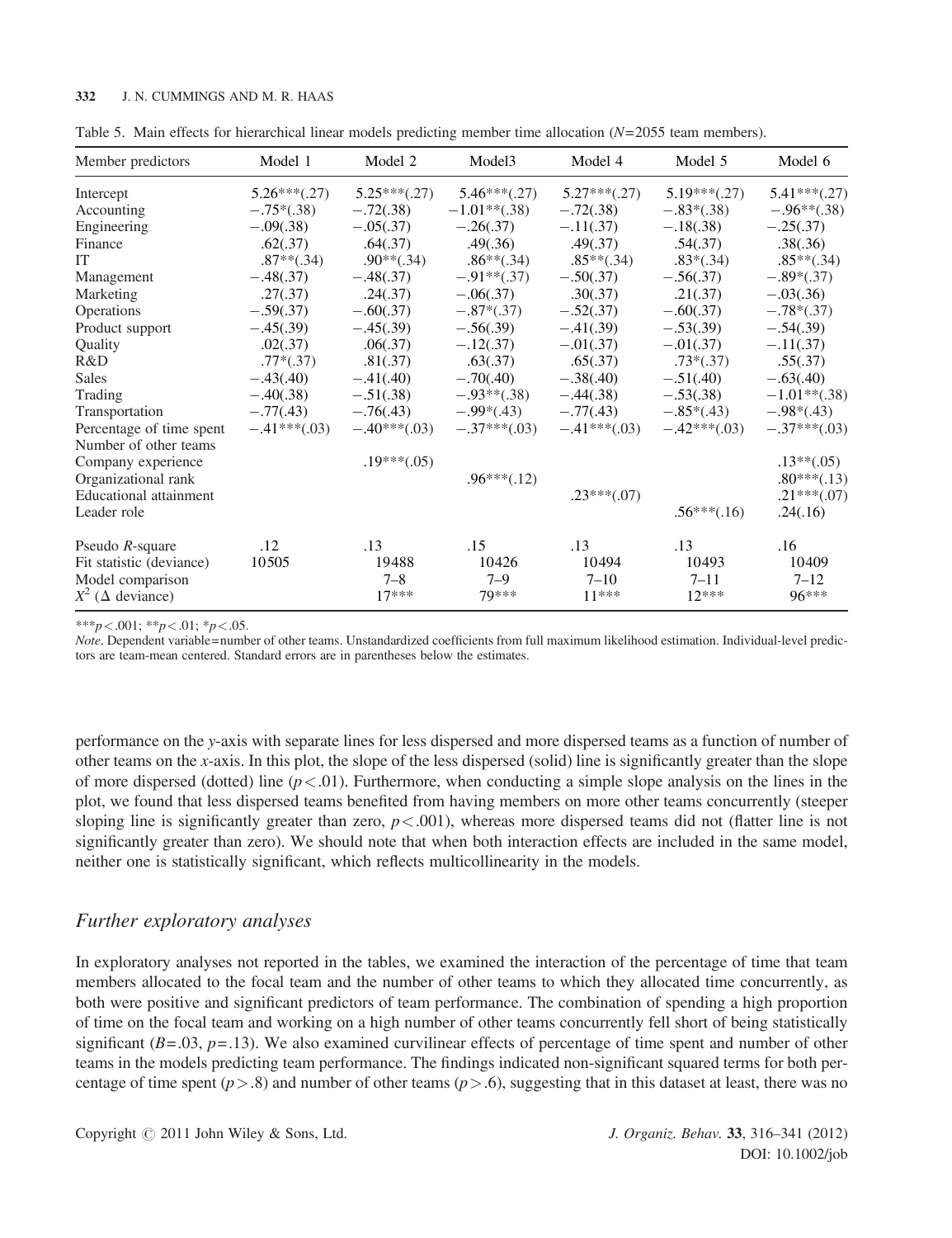| Team predictors                             | Model 1          | Model 2         | Model 3          | Model 4        | Model 5         |
|---------------------------------------------|------------------|-----------------|------------------|----------------|-----------------|
| Intercept $(3)$                             | $-2.83***(0.45)$ | $-3.28***(.50)$ | $-3.27***(0.50)$ | $-3.18**(.50)$ | $-3.13***(.50)$ |
| Intercept $(2)$                             | $-1.44***(.42)$  | $-1.80***(.46)$ | $-1.80*(.46)$    | $-1.68(.46)$   | $-1.62(.46)$    |
| Team size                                   | .04(.06)         | $-.02(.06)$     | $-.02(.06)$      | .00(.06)       | $-.02(.06)$     |
| Project length                              | $.03*(.01)$      | .02(.01)        | .02(.01)         | .02(.01)       | .02(.01)        |
| Innovation task                             | $-.57(.36)$      | $-.56(.38)$     | $-.55(.38)$      | $-.51(.38)$    | $-.62(.39)$     |
| Customer task                               | $-.77*(.38)$     | $-.65(.40)$     | $-.65(.40)$      | $-.60(.40)$    | $-.62(.40)$     |
| Number of knowledge areas                   | .11(.10)         | .17(.10)        | .17(.10)         | .14(.11)       | .15(.11)        |
| Company experience                          | .11(.22)         | .31(.23)        | .31(.23)         | .33(.23)       | .33(.23)        |
| Organizational rank                         | $1.08*(.50)$     | .66(.52)        | .72(.26)         | .84(.53)       | .62(.53)        |
| Educational attainment                      | $.57*(.24)$      | $.72**(.26)$    | $.72**(.26)$     | $.84**(.27)$   | $.88**(.27)$    |
| Multiple leader roles                       | .44(.31)         | .56(.32)        | .56(.32)         | .48(.32)       | .58(.32)        |
| Percentage of time spent                    |                  | $.36***(.10)$   | $.36***(.10)$    | $.40***(.10)$  | $.40***(.10)$   |
| Number of other teams                       |                  | $.28**(.10)$    | $.29**(.10)$     | $.30**(.10)$   | $.33**(.10)$    |
| Geographic dispersion                       |                  |                 | $-.04(.13)$      | $-.18(.13)$    | $-.08(.13)$     |
| Geographic dispersion $\times$ percent time |                  |                 |                  | $.13*(.05)$    |                 |
| Geographic dispersion $\times$ other teams  |                  |                 |                  |                | $-.15*(.06)$    |
| Pseudo R-square                             | .12              | .16             | .16              | .18            | .18             |
| $-2$ Log likelihood                         | 365              | 350             | 349              | 343            | 343             |
| Model comparison                            |                  | $1 - 2$         | $2 - 3$          | $3 - 4$        | $3 - 5$         |
| Likelihood-ratio (LR) chi-square            |                  | $15***$         | $16***$          | $7**$          | $7**$           |

Table 6. Team-level ordinal logit regression models predicting team performance  $(N=285 \text{ teams})$ .

\*\*\*p <.001; \*\*p <.01; \*p <.05.

Note. Unstandardized coefficients. Team-level predictors are grand-mean centered. Standard errors are in parentheses below the estimates.

evidence of a tipping point at which allocating more time to the focal team or allocating time to more teams concurrently started to hurt performance. Finally, we explored experience, rank, education, and leader role as moderators of the relationship between time allocation and team performance, but did not find any significant moderating effects.

For our moderating variable of geographic dispersion, we examined the influence of each level of physical separation between team members on the relationship between time allocation and team performance. Specifically, we constructed separate variables for the proportion of team members who worked in the same versus different rooms, hallways, floors, buildings, cities, and countries. We found that, in our sample, the pattern of moderating effects of geographic dispersion held up across each level of physical separation. As reported in footnote 1, we also conducted extensive analyses using alternative measures of geographic dispersion, including the miles, time zones, cities, countries, and cultural distance between team members. We found that these alternative measures had no effects in our sample, regardless of whether they were included in the models alone or along with other measures of dispersion. The insignificant effects of these measures may be due to the fact that 85 percent of the team member pairs in our study worked in the same country, which substantially constrained the team-level variance for measures that reflect the extent of dispersion across countries.

Finally, to explore the potential influence of particularly "high quality" individuals, we constructed a dichotomous variable to identify members who were high on multiple background characteristics that can be beneficial for knowledge-intensive teams (specifically, on at least two of company experience, organizational rank, and educational attainment). In extensive exploratory analyses, we found no evidence that such individuals had significantly different patterns of time allocation or significantly different influences on team performance above and beyond the effects of the continuous experience, rank, and education variables. When only the dichotomous variable was included in the models (in place of the continuous variables rather than in addition to them), this variable predicted time allocations, as we would expect, but still had no significant effect on team performance. Furthermore, having one or more "high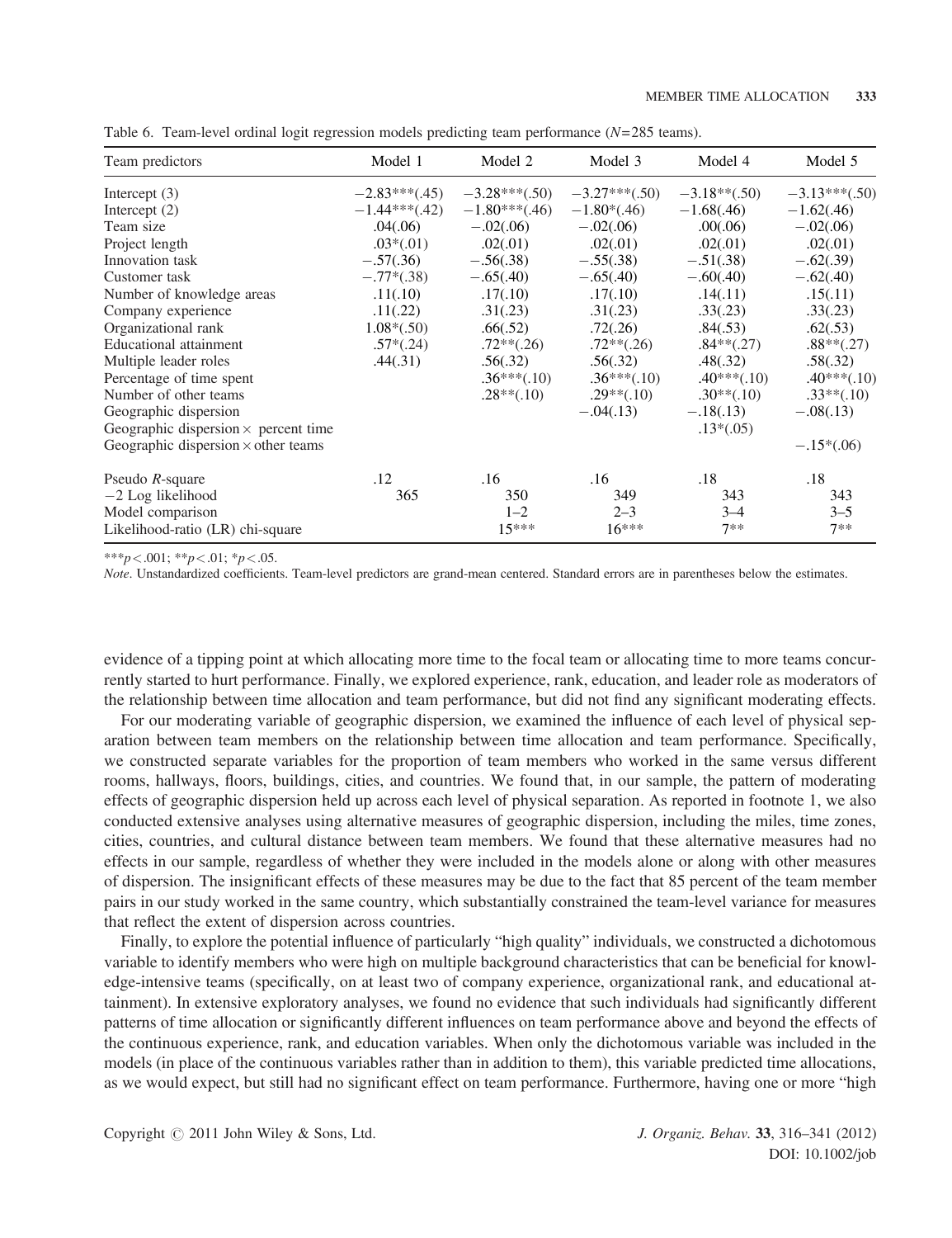

Figure 2. Team-level interaction plot of (a) percentage of time spent and geographic dispersion predicting team performance and (b) number of other teams and geographic dispersion predicting team performance  $(N=285 \text{ teams})$ 

quality" individuals on the team did not moderate the relationship between time allocation and team performance. Thus, we found no evidence that "high quality" individuals helped their teams perform more effectively despite spending less time with their teams on average or that the time they did spend was more valuable for their teams. These results were robust when accounting for leader role as well as when varying the thresholds that determined high quality (e.g., company experience of more than 15 versus more than 20 years, organizational rank of manager versus senior manager, educational attainment of bachelor's degree versus advanced degree).

# **Discussion**

The global nature of work in organizations today, in which knowledge-intensive teams are fluid and dynamic, challenges what we know about the design of work teams. The organization we studied provides one illustration of how stable, bounded teams might be a relic of the past: not a single team in our dataset had all members allocate 100

Copyright  $\odot$  2011 John Wiley & Sons, Ltd.  $J.$  Organiz. Behav. 33, 316–341 (2012)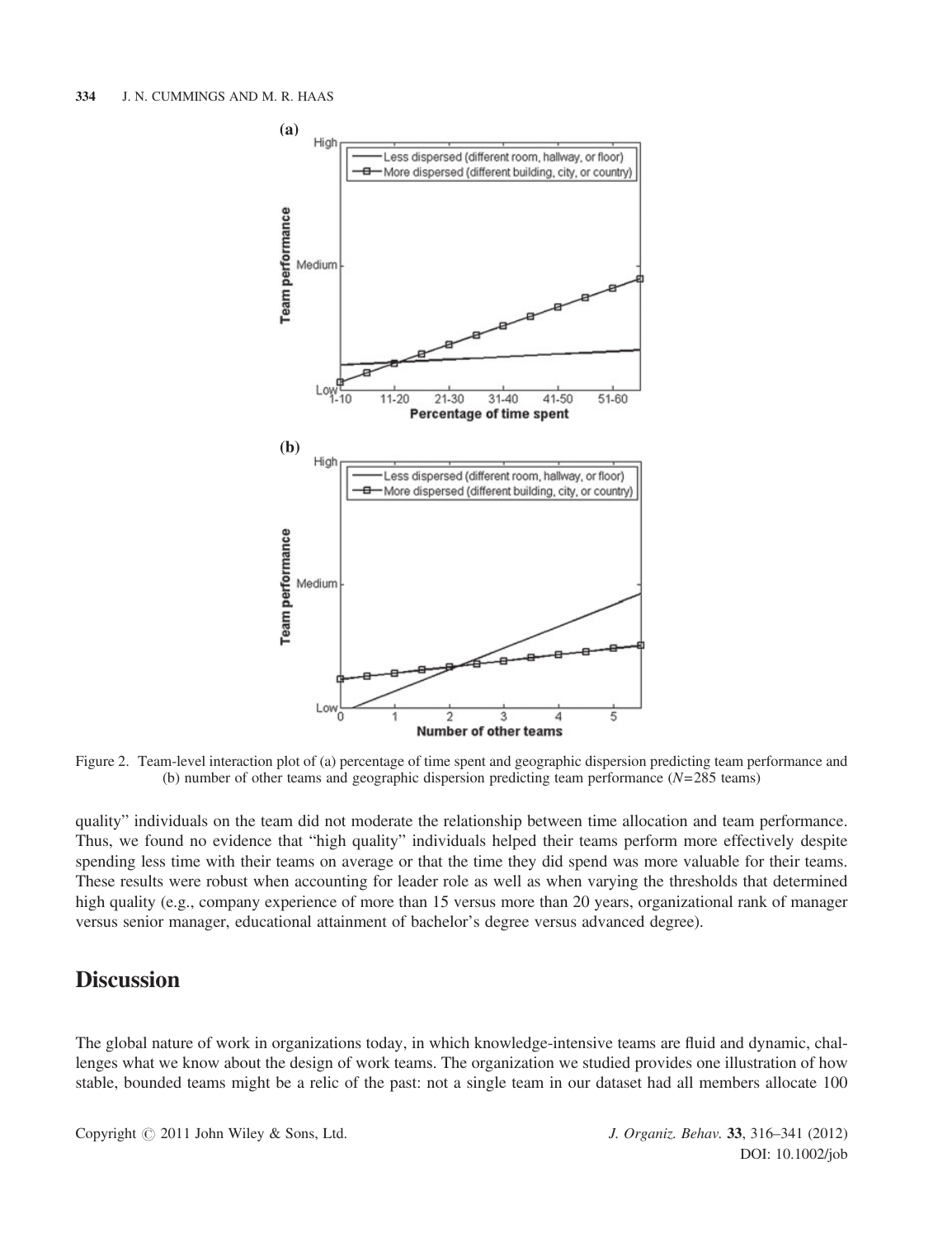percent of their time to the team. This feature of the changing ecology of teams, where members are often drawn onto projects for brief periods to provide their expertise, suggests that members' time allocation within and across teams is increasingly critical for understanding team performance.

Taking an attention-based view of team design, we extend theory and research on these new forms of work teams at two levels of analysis. At the individual level, we examine the antecedents of time allocation within and across teams by exploring the influence of member characteristics on time allocated to the focal team and on the number of other teams to which time is allocated concurrently. At the team level, we examine the consequences of these two dimensions of time allocation for team performance. Additionally, we examine how another common feature of knowledge-intensive teams—geographic dispersion—influences the relationship between member time allocation and team performance. Thus, through our attention-based view of team design at the individual and team levels of analysis, we develop a multi-level theory of member time allocation in teams.

At the individual level, we found general support for our hypotheses that experience, rank, education, and leader role are related to time allocation. Specifically, we found that company experience and organizational rank were significantly negatively related to percentage of time spent on the focal team, and team leader role was significantly positively related to percentage of time spent on the focal team. We also found that company experience, organizational rank, and educational attainment were significantly positively related to the number of other teams on which the member participated concurrently.

At the team level, we found support for our hypothesis linking percentage of time that members allocate to the focal team with the performance of that team. That is, teams with members who spent more time on the team were better performers, on average. We also found that geographic dispersion moderated the positive relationship between percentage of time allocated and team performance, such that the performance advantages of allocating more time to the focal team increased for teams with greater geographic dispersion.

However, we did not find support for our team-level hypothesis linking number of other teams to which team members allocated time concurrently with performance of the focal team. Surprisingly, we found a positive main effect of working on a greater number of teams instead of the negative effect predicted, indicating that having members who participated on more teams at the same time was beneficial rather than detrimental for the focal team's performance. We also found that geographic dispersion moderated the positive relationship between number of other teams and team performance, such that the unexpected performance advantages of having members who allocated time to more other teams were greater for less dispersed teams. This suggests that teams whose members spent time on other teams reached a point where the attention costs incurred through having members spread across locations outweighed the benefits gained from having such these valuable members on the team.

### Theoretical and managerial implications

By applying an attention-based view to team design, our study builds on a wide-ranging literature on attention than spans individuals, teams, and organizations (e.g., Altmann & Gray, 2008; Karau & Kelly, 1992; March & Simon, 1958; Yu, Engleman, & Van de Ven, 2005). In particular, we identify two dimensions of member time allocation—proportion of time spent on the focal team and number of other teams on which time is spent concurrently—that both channel the attention of team members, but have not previously been considered together. Although researchers have examined the importance of managerial attention more generally in organizations, including the processes of sensemaking and mindfulness (Weick, 1995) as well as how organizational structures and systems channel attention (e.g., Ocasio, 1997), we focus specifically on the design of teams to highlight how time allocation decisions can have consequences for team performance.

To further understand the nature of the benefits that arise from having members who spend more time on the focal team, as well as having members who participate in a greater number of other teams concurrently, we revisit the knowledge-intensive nature of the teams' work. The two dimensions of member time allocation studied here not only channel the attention of team members toward or away from the focal team but in doing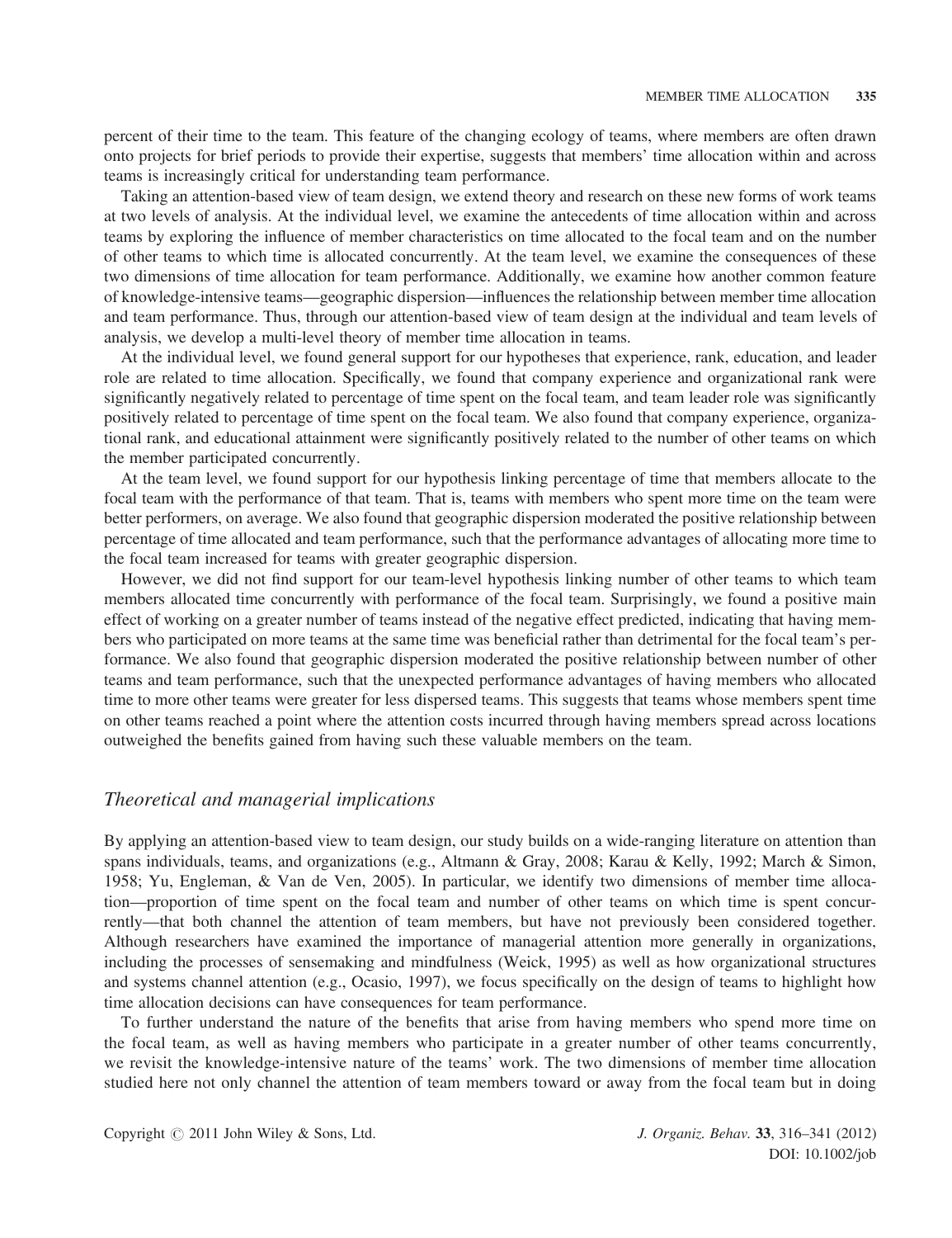so each also has specific implications for two key processes of knowledge-intensive work: knowledge integration and knowledge acquisition. Members who contribute a greater proportion of their time to the focal team are likely to more effectively integrate the knowledge that is relevant to this team's work, given that this process takes time, energy, and effort (e.g., Reagans & McEvily, 2003). Thus, consistent with our earlier argument, members who spend more time on the team can focus greater attention on integrating relevant knowledge within the team, which should improve team performance. Members who are on multiple teams at the same time may incur costs of attention diffusion, as we have argued, but simultaneously, they also may acquire knowledge from these other teams that is beneficial for the focal team (e.g., Ancona & Caldwell, 1992). Counter to the argument that being on more teams should hurt team performance because attention to the focal team is reduced, members who work on multiple teams may be in a position to bring knowledge acquired from those teams to the focal team. This possibility could explain our finding that teams with members who worked on more other teams actually performed better rather than worse.

Follow-up studies on the intersection of knowledge integration/acquisition and time allocation could shed further light on how knowledge sharing is shaped by allocating member time to the focal team and other teams. For example, teams whose members spend time on several teams simultaneously may find some kinds of knowledge easier to integrate and acquire than others. Explicit knowledge, which can be codified and shared through documents and materials, may be more amenable to integration and acquisition by such teams than tacit knowledge, which is more difficult to articulate and share. The complexity of the work, especially when it is conducted across geographies, is also likely to affect the extent to which knowledge is effectively integrated and acquired. In the case of less complex work, members may be able to effectively share knowledge even when working at a distance on multiple teams. In the case of more complex work, however, it may be difficult to effectively share knowledge remotely, necessitating travel to spend time face-to-face with other members.

Our study also has implications for the growing literature on the importance of time and timing in organizations (e.g., Ancona, Goodman, Lawrence, & Tushman, 2001; Orlikowski & Yates, 2002). Although our results highlight the importance of time allocation within and across teams, this is likely to be further complicated by issues related to the timing and synchronicity of organizational work life. For example, as organizations continue to globalize and their members work at different times of day and night around the world, the design of teams must take into account not only how time is allocated for particular members but also the extent to which members have overlapping time (Jarvenpaa & Leidner, 1999). In fact, even two members in the same location may not overlap if one member works primarily in the morning and another works primarily in the evening. Thus, the timing and synchronicity of members' work patterns might matter for how effectively time is allocated to the team.

There are several managerial implications of our results for knowledge-intensive teams, which highlight the potentially unintended effects that managers can encounter when they design such teams. First, managers may be interested in the question of whether it is better for teams to have members who contribute a large proportion of their time to a focal team or to have members who contribute a smaller proportion of their time to many teams. Our findings suggest that there are advantages to having members who spend a greater proportion of time on a focal team, as would be expected, but that there are also unexpected benefits of having members who work on a greater number of other teams concurrently, possibly because of their ability to acquire knowledge that is useful to the focal team.

However, this does not mean that managers should have all team members work on as many teams as possible, as the benefits of members working on many teams concurrently are likely to depend on a number of factors. For example, if too many team members work on other teams, there will not be a critical mass of members dedicated to the focal task. Thus, there may be an optimal level of multiple team membership, depending on the individuals and their tasks. The nature of the work performed by the team members on other teams is also likely to influence the value of multiple team memberships. If their work on other teams is complementary, yet distinct, then these team members may be able to more readily import valuable insights and learning from those other teams to the focal team. Additionally, the benefits of having members participate on multiple other teams is likely to depend on the workflow, pacing and deadlines of the simultaneous tasks, and which commitment takes priority at a given point in time.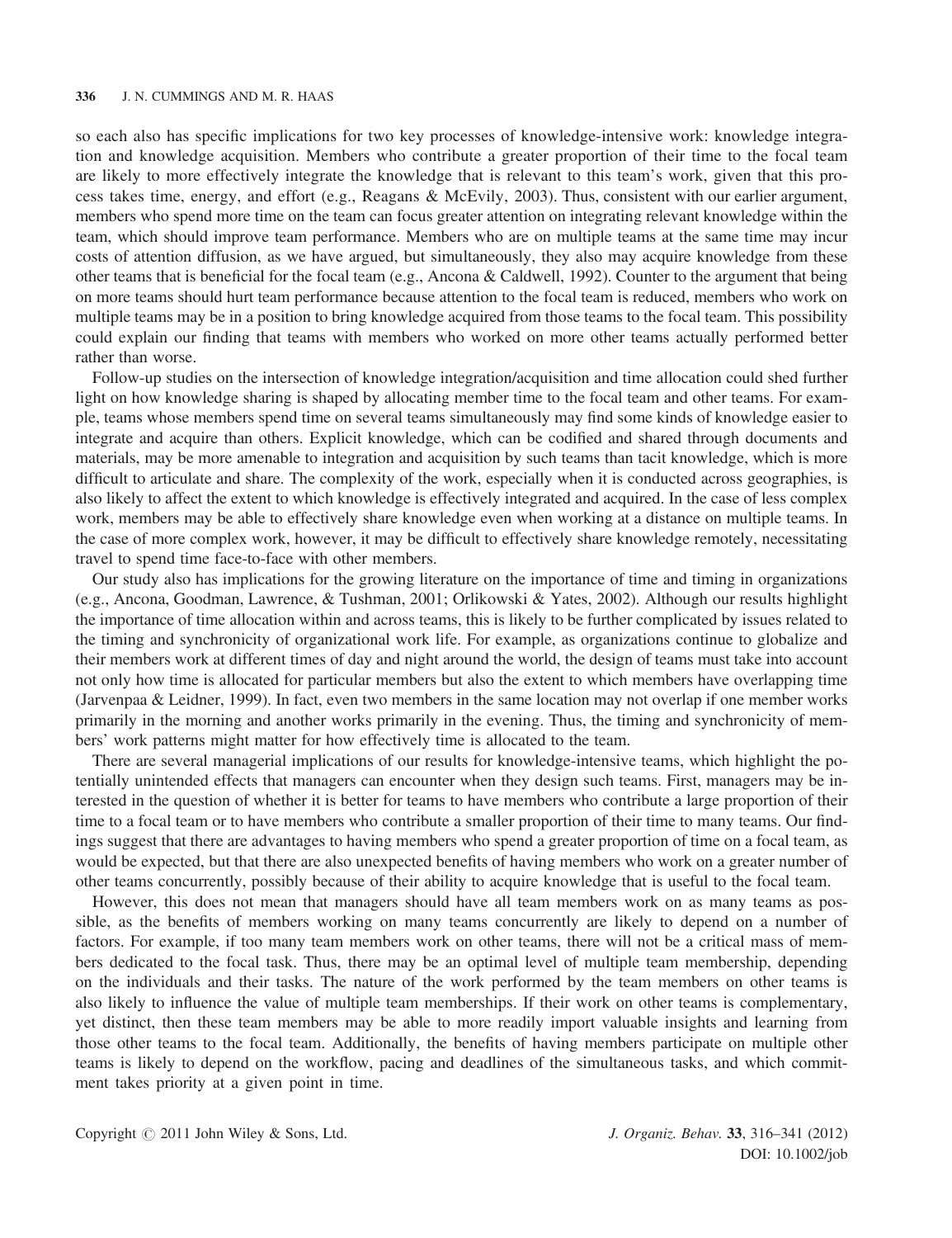Finally, for managers confronting changes such as workforce globalization and the spread of advanced information and communication technologies that allow employees to work across space and time, our results have additional implications. Because the relationship between time allocation and team performance is contingent on the level of team dispersion, managers of knowledge-intensive teams should recognize that the benefits of securing the attention of members who are on multiple teams must be traded off against the increased difficulties of managing multiple team assignments when members are in different locations. However, team members may benefit from training that can help them work effectively on multiple teams that are geographically dispersed. For example, members could focus on developing skills to facilitate remote teamwork, attention allocation, and task switching. Ultimately, organizations that develop a culture that supports members who work on multiple teams across geographies will be better positioned to take advantage of the capabilities available from these kinds of teams.

#### Limitations and future directions

Although our field study of member time allocation in knowledge-intensive teams draws on different data sources (i.e., team member surveys and independent executive ratings of team performance) to offer insight into important and increasingly widespread new forms of team design that have received little empirical attention to date, the data are limited in several ways. First, although we know the percentage of time spent on the focal team and the number of other teams on which each member served, we do not know what percentage of time each member spent on every other team. Understanding how member time is allocated across other teams could help us better understand the benefits and costs that members can gain from participating in multiple teams (e.g., through knowledge acquisition).

Second, although our independent and dependent variables were measured using data from different informants at different points in time, the possibility of at least some reverse causality may still exist. It is possible, for example, that worse team performance led to changes in member time allocation. However, this concern is mitigated by the fact that the executive ratings of team performance were not available until several months after the survey, so that the team members could not have known how their team was performing relative to others in the study at the time the work was conducted.

Third, teams in our sample were relatively similar to each other in their focus on knowledge-intensive work (see Table 1 again for examples). Our data provide a useful way to understand the effects of time allocation on the performance of knowledge-intensive teams, but simultaneously limit our ability to address teams engaged in work that is not knowledge-intensive. For example, we did not have any teams in our sample that worked on manufacturing assembly lines, processed paperwork all day, or performed maintenance tasks.

Fourth, we did not have fine-grained information on how members spent their time on any given day. Our knowledge of the organization and its team member assignment practices indicated that a team member's overall time allocation to that project was a conscious design decision by team leaders, staffing coordinators, and the team members themselves. That is, there was a clear expectation of how much time the individual would contribute to the project overall, as part of their utilization profile across projects. However, within this overall time allocation, individual choices may well have governed their day-to-day time allocations to specific projects. In future research, it would be interesting to explore the conditions under which the impact of time allocation varies as a function of team design versus individual choice. For example, are the effects of time allocation even stronger when individuals have more control over how much time they commit to a given team and the number of other teams on which they work concurrently?

Despite these limitations, one notable feature of our study is its use of original field data. Although much prior research on attention has been conducted in highly controlled laboratory settings in which important features of the context are held constant, our study builds on the less extensive but increasingly active body of research that suggests that studying teams in the field is useful for developing insight into how well members attend to their work and the extent to which distractions, interruptions, and demands on their time impact how they work. Future research could build on these foundations by studying how members of the same team make use of the time they spend with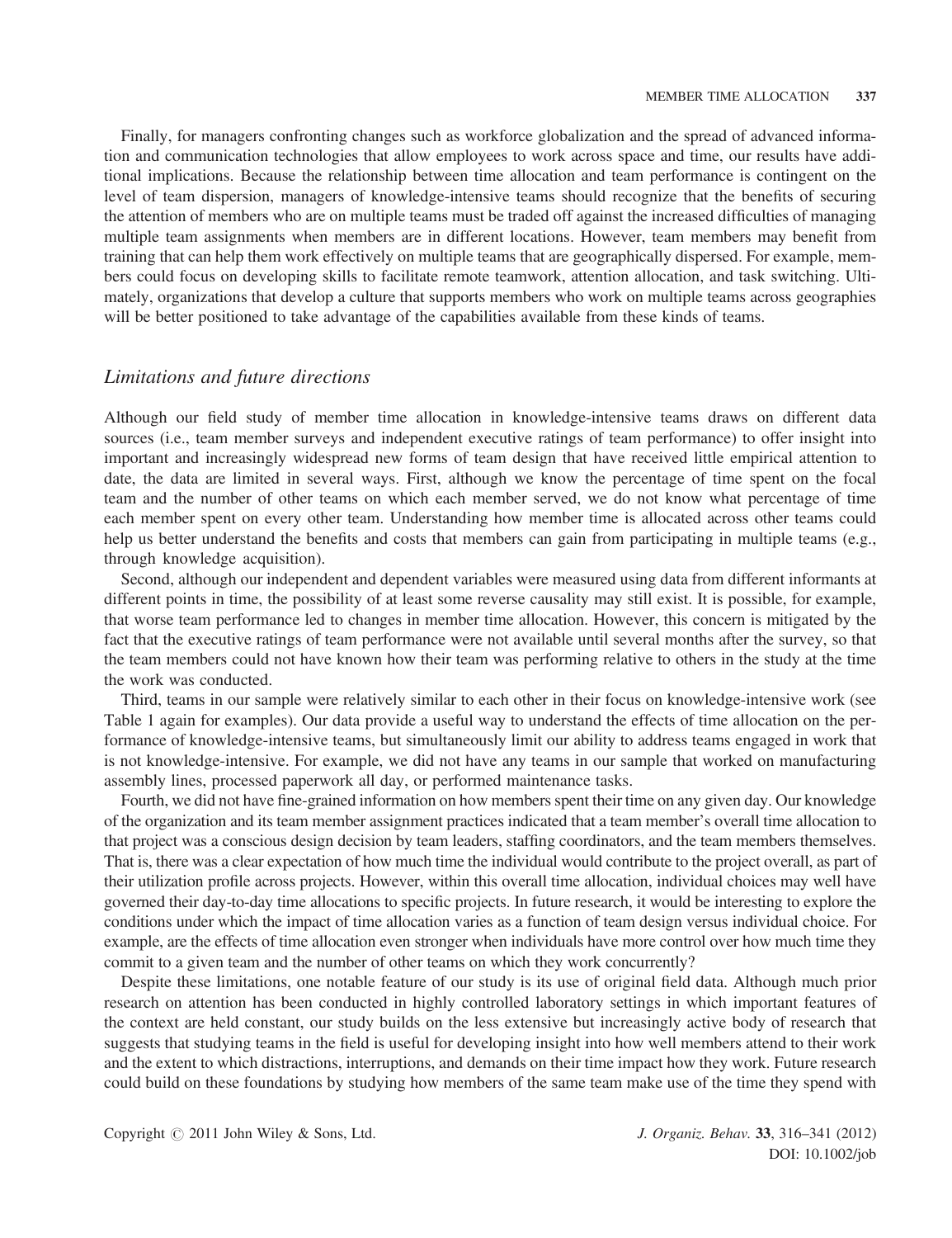the focal team or other teams throughout the day, for example by examining their modes of communication. To facilitate such studies, researchers could use diaries or other electronic data collection methods (Amabile, Barsade, Mueller, & Staw, 2005) to assess the extent to which members' contributions to the team vary in terms of effort, knowledge and skills, and use of performance strategies (Hackman, 1987). Additionally, our understanding of the effects of time allocation could be further advanced by analyzing more detailed survey and project data on potentially important factors such as where teams are in their work cycle, previous experience with the team's task, and the number of people who share the work load for that task.

Researchers could also take a longitudinal approach that analyzes team member time allocation in a more dynamic way, by examining how members engage and disengage with particular teams over time. A longitudinal analysis could also help to establish causality by confirming that the patterns of time allocation in previous periods influence subsequent team performance and offer insight into the connections between timing and time allocation. Additionally, our study did not examine how specific intra-team processes and learning environments might mediate the effects of time allocation on team performance. Understanding the role played by factors such as transactive memory systems or mental models (e.g. Klimoski & Mohammed, 1994; Lewis, 2004) could shed useful light on the mechanisms through which time allocations affect team performance. Lastly, we have emphasized that understanding the relationship between member time allocation and team performance requires careful consideration of moderating factors such as geographic dispersion. Examining additional contingencies, across levels of analysis, will allow for a better understanding of how and when member time allocation impacts team performance.

# **Conclusion**

In knowledge-intensive work settings, individuals are increasingly spending only part of their time on a given team, working on other teams concurrently, and spanning a variety of geographic locations. In this changing ecology of teams, time allocation is an increasingly important issue for teams and their members. Our multi-level model draws on an attention-based view of team design to explore the antecedents of time allocation at the individual level as well as the consequences of time allocation at the team level. We hope these ideas will contribute to the further development of useful theory and research on time allocation in knowledge-intensive teams.

# Acknowledgement

The research reported in this article was funded by NSF Award #IIS-0603667.

# Author biographies

Jonathon N. Cummings is an Associate Professor of Management at the Fuqua School of Business, Duke University. His current research focuses on social networks and teams in corporations and science, and the role of knowledge in distributed work. His publications have appeared in journals ranging from Management Science to Research Policy to MIS Quarterly.

Martine R. Haas is an Associate Professor of Management at the Wharton School of the University of Pennsylvania. Her research focuses on collaboration in knowledge-intensive organizations, with particular emphasis on team effectiveness, knowledge sharing, and global work. She received her Ph.D. in organizational behavior from Harvard University.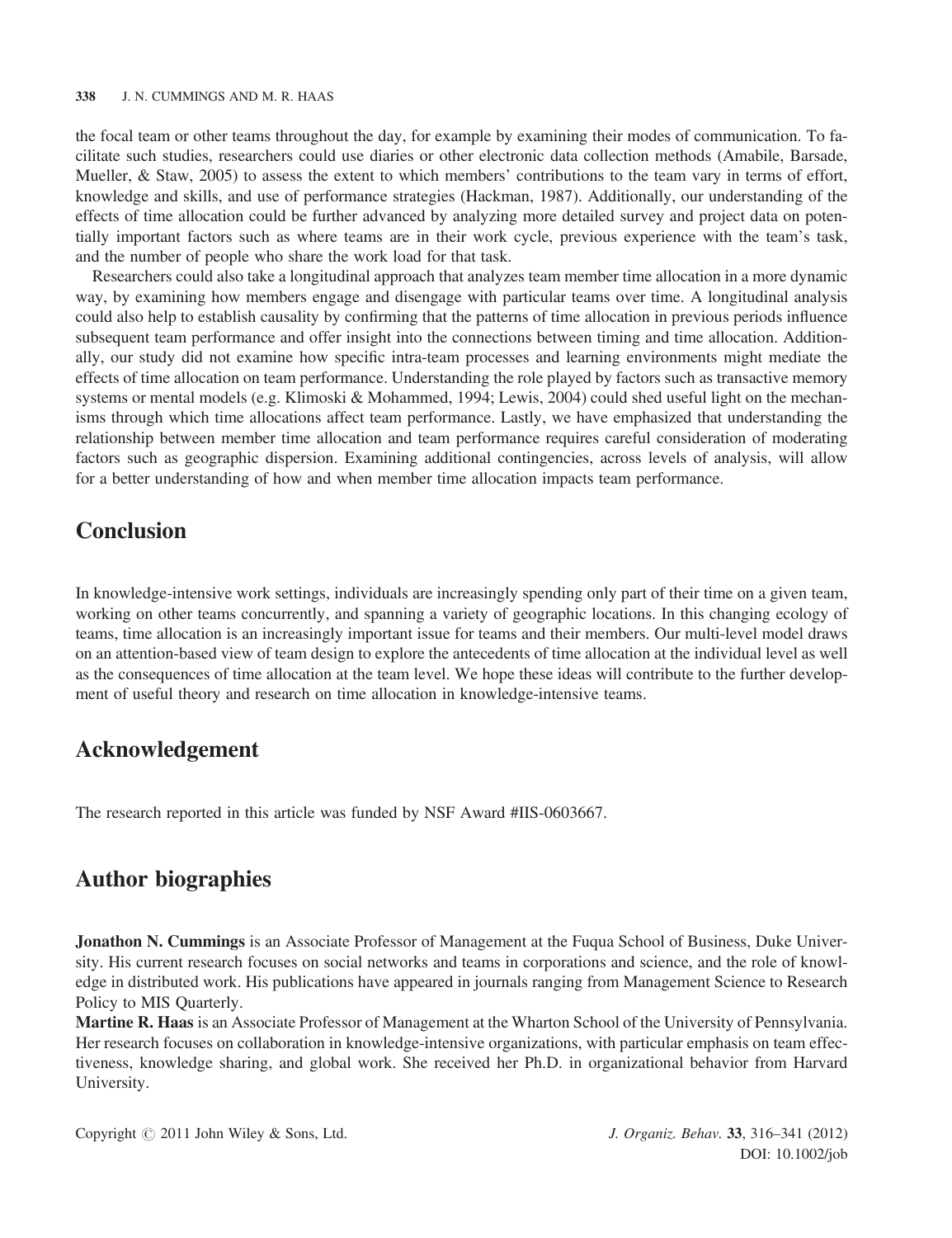# **References**

- Amabile, T., Barsade, S., Mueller, J., & Staw, B. (2005). Affect and creativity at work. Administrative Science Quarterly, 50(3), 367–403.
- Allen, T. (1977). Managing the flow of technology. Cambridge, MA: MIT Press.
- Altmann, E. M., & Gray, W. D. (2008). An integrated model of cognitive control in task switching. Psychological Review, 115(3), 602–639.
- Altmann, E. M. & Trafton, J. G. (2002). Memory for goals: An activation-based model. Cognitive Science, 26, 39–83.
- Ancona, D., & Caldwell, D. (1992). Demography and design: Predictors of new product team performance. Organization Science, 3(3), 321–341.
- Ancona, D., Goodman, P., Lawrence, B., & Tushman, M. (2001). Time: A new research lens. Academy of Management Review, 26(4), 645–663.
- Argote, L., McEvily, B., & Reagans, R. (2003). Managing knowledge in organizations: Creating, retaining, and transferring knowledge. Management Science, 49(4), v-viii.
- Armstrong, D., & Cole, P. (1995). Managing distance and differences in geographically distributed work groups. In S. R. Jackson, M. (Ed.), Diversity in work teams (pp. 187–215). Washington, DC: APA.
- Barkema, H. G., Baum, J. A. C., & Mannix, E. A. (2002). Management challenges in a new time. Academy of Management Journal, 45(5), 916–930.
- Becker. S. (1993). *Human capital: A theoretical and empirical analysis* (3rd edition). Chicago: University of Chicago Press.
- Blackler, F. (1995). Knowledge, knowledge work, and organizations: An overview and interpretation. *Organization Studies*, 16(6), 1021–1046.
- Boh, W., Ren, Y., Kiesler, S., & Bussjaeger, R. (2007). Expertise and collaboration in the geographically dispersed organization. Organization Science, 18(4), 595.
- Bresman, H. 2010. External learning activities and team performance: A multimethod field study. *Organization Science*, 21, 81–96.
- Bunderson, J. S. (2003). Recognizing and utilizing expertise in work groups: A status characteristics perspective. Administrative Science Quarterly, 48, 557–591.
- Campion, M., Medsker, G., & Higgs, A. (1993). Relations between work groups characteristics and effectiveness: Implications for designing effective work groups. Personnel Psychology, 46, 823–855.
- Clark, K., & Wheelwright, S. (1992). Organizing and leading "heavyweight" development teams. California Management Review, 34(3), 9–28.
- Cohen, S., & Bailey, D. (1997). What makes teams work: Group effectiveness research from the shop floor to the executive suite. Journal of Management, 23(3), 239–264.
- Cramton, C. (2001). The mutual knowledge problem and its consequences in dispersed collaboration. Organization Science, 12 (3), 346–371.
- Cross, R., Ehrlich, K., Dawson, R., & Helferich, J. (2008). Managing collaboration at the point of execution: Improving team effectiveness with a network perspective. California Management Review, 50(4).
- Daft, R., & Lengel, R. (1984). Information richness: A new approach to managerial behavior and organizational design. Research in Organizational Behavior, 6, 191–233.
- Dahlin, K., Weingart, L., & Hinds, P. (2005). Team diversity and information use. Academy of Management Journal, 48(6), 1107–1123.
- Davenport, T. H., & Beck, J. C. (2002). The attention economy: Understanding the currency of business. Boston, MA: Harvard Business School Press.
- Espinosa, A., Cummings, J., Wilson, J., & Pearce, B. (2003). Team boundary issues across multiple global firms. Journal of Management Information Systems, 19(4), 159–192.
- Faraj, S., & Sproull, L. (2000). Coordinating expertise in software development teams. Management Science, 46(12), 1554–1568.
- Finkelstein, S. (1992). Power in top management teams: Dimensions, measurement, and validations. Academy of Management Journal,, 35, 505–538.
- Hackman, J. R. (1987). The design of work teams. In J. Lorsch (Ed.), *Handbook of organizational behavior* (pp. 315–342). Englewood Cliffs, NJ: Prentice-Hall.
- Hackman, R., & Walton, R. (1986). Leading groups in organizations. In P. Goodman (Ed.), Designing effective work groups (pp. 72–119). San Francisco: Jossey-Bass.
- Hansen, M. T., & Haas, M. R. (2001). Competing for attention in knowledge markets: Electronic document dissemination in a management consulting company. Administrative Science Quarterly, 46, 1–28.
- Hansen, M., & Lovas, B. (2004). How do multinational companies leverage technological competencies? Moving from single to interdependent explanations. Strategic Management Journal, 25, 801–822.
- Herbsleb, J., Mockus, A., Finholt, T., & Grinter, R. (2000). Distance, dependencies, and delay in a global collaboration. Paper presented at the Computer-Supported Cooperative Work (CSCW) Conference December 1–6, 2000, Philadelphia, PA.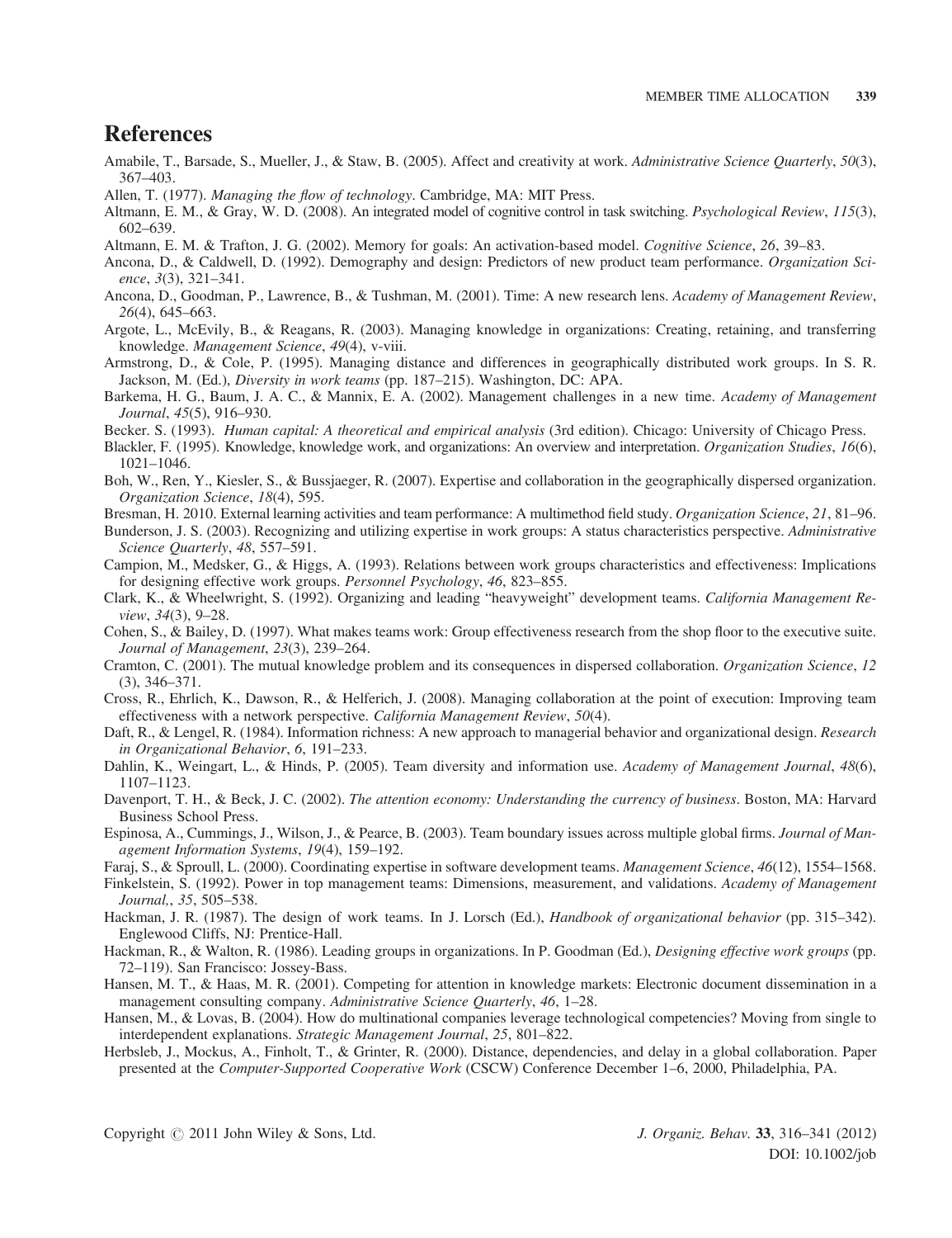Hinds, P., & Kiesler, S. (2002). Distributed work. Cambridge, MA: MIT Press.

- Hofmann, D., & Gavin, M. (1998). Centering decisions in hierarchical linear models: Implications for research in organizations. Journal of Management, 24(5), 623–641.
- Hofstede, G. (1991). Cultures and organizations: Software of the mind. London: McGraw-Hill.

House, R. (1971). A path-goal theory of leader effectiveness. Administrative Science Quarterly, 16, 321-338.

Jarvenpaa, S., & Leidner, D. (1999). Communication and trust in global virtual teams. Organization Science, 10(6), 791-815.

- Jett, Q. R., & George, J. M. (2003). Work interrupted: A closer look at the role of interruptions in organizational life. Academy of Management Review, 28(3), 494–507.
- Karau, S. J., & Kelly, J. R. (1992). The effects of time scarcity and time abundance on group performance quality and interaction process. Journal of Experimental Social Psychology, 28, 542–571.
- Kelly, J., & Karau, S. J. (1999). Group decision making: The effects of initial preferences and time pressure. *Personality and So*cial Psychology Bulletin, 25(11), 1342–1354.
- Klein, K., Lim, B., Saltz, J., & Mayer, D. (2004). How do they get there? An examination of the antecedents of centrality in team networks. Academy of Management Journal, 47, 952–966.
- Klimoski, R., & Mohammed, S. (1994). Team mental model: Construct or metaphor? Journal of Management, 20: 403-437.
- Kozlowski, S., & Ilgen, D. (2006). Enhancing the effectiveness of work groups and teams. Psychological Science in the Public Interest, 7(3), 77–124.
- Krackhardt, D. (1990). Assessing the political landscape: Structure, cognition, and power in organizations. Administrative Science Quarterly, 35, 342–369.
- Leroy, S. (2009). Why is it so hard to do my work? The challenge of attention residue when switching between work tasks. Organ Behav Hum Decis Process, 109, 168–181.
- Leroy, S., & Sproull, L. (2004). When team work means working on multiple teams: Examining the impact of multiple team memberships, presented at the Academy of Management Annual Meeting, New Orleans, LA.
- Levin, D., & Cross, R. (2004). The strength of weak ties you can trust: The mediating role of trust in effective knowledge transfer. Management Science, 50(11), 1477–1490.
- Lewis, K. (2004). Knowledge and performance in knowledge-worker teams: A longitudinal study of transactive memory systems. Management Science, 50, 1519–1533.
- Lincoln, J., & Miller, J. (1979). Work and friendship ties in organizations: A comparative analysis of relational networks. Administrative Science Quarterly, 24, 181–199.
- March, J.G., & Simon, H. A. (1958). *Organizations*. New York: Wiley.
- Mark, G., Gonzalez, V., Harris, J. (2005). No task left behind? Examining the nature of fragmented work. Proceedings of the SIGCHI conference on Human factors in computing systems (pp. 321–330).
- Massey, A., Montoya-Weiss, M., & Hung, Y. (2003). Because time matters: Temporal coordination in global virtual project teams. Journal of Management Information Systems 19(4), 129–155.
- Maznevski, M., & Chudoba, K. (2000). Bridging space over time: Global virtual team dynamics and effectiveness. Organization Science, 11(5), 473–492.
- McGrath, J. (1984). Groups: Interaction and performance. Englewood Cliffs, NJ: Prentice Hall.
- Monk, C. A., Trafton, J. G., & Boehm-Davis, D. A. (2008). The effect of interrupted duration and demand on resuming suspended goals. Journal of Experimental Psychology: Applied, 14(4), 299–313.
- Ocasio, W. (1997). Towards an attention-based view of the firm (Special Issue: Organizational and Competitive Interactions). Strategic Management Journal, 18, 187–206.
- Okhuysen, G. A., & Eisenhardt, K. M. (2002). Integrating knowledge in groups: How formal interventions enable flexibility. Organization Science, 13(4), 370–386.
- O'Leary, M., & Cummings, J. N. (2007). The spatial, temporal, and configurational characteristics of geographic dispersion in teams. MIS Quarterly, 31(3), 433–452.
- O'Leary, M. B., Mortensen, M., & Woolley, A. W. (2011). Multiple team membership: A theoretical model of its effects on productivity and learning for individuals and teams. Academy of Management Review, 36(3).
- Olson, G., & Olson, J. (2000). Distance matters. Human Computer Interaction, 15(139–179).
- Orlikowski, W., & Yates, J. (2002). It's about time: Temporal structuring in organizations. Organization Science, 13(6), 684–700. Parks, C. & Cowlin, R. (1995). Group discussion as affected by number of alternatives and by a time limit. Organizational Behavior and Human Decision Processes, 62(3), 267-275.
- Perlow, L. A. (1999). The time famine: Toward a sociology of work time. Administrative Science Quarterly, 44, 57–81.
- Quinones, M. A., Ford, J.K., & Teachout, M.S. (1995). The relationship between work experience, and job performance: A conceptual and meta-analytic review. Personnel Psychology, 48, 887–910.
- Reagans, R., & McEvily, B. (2003). Network structure and knowledge transfer: The effects of cohesion and range. Administrative Science Quarterly, 48(2), 240–267.